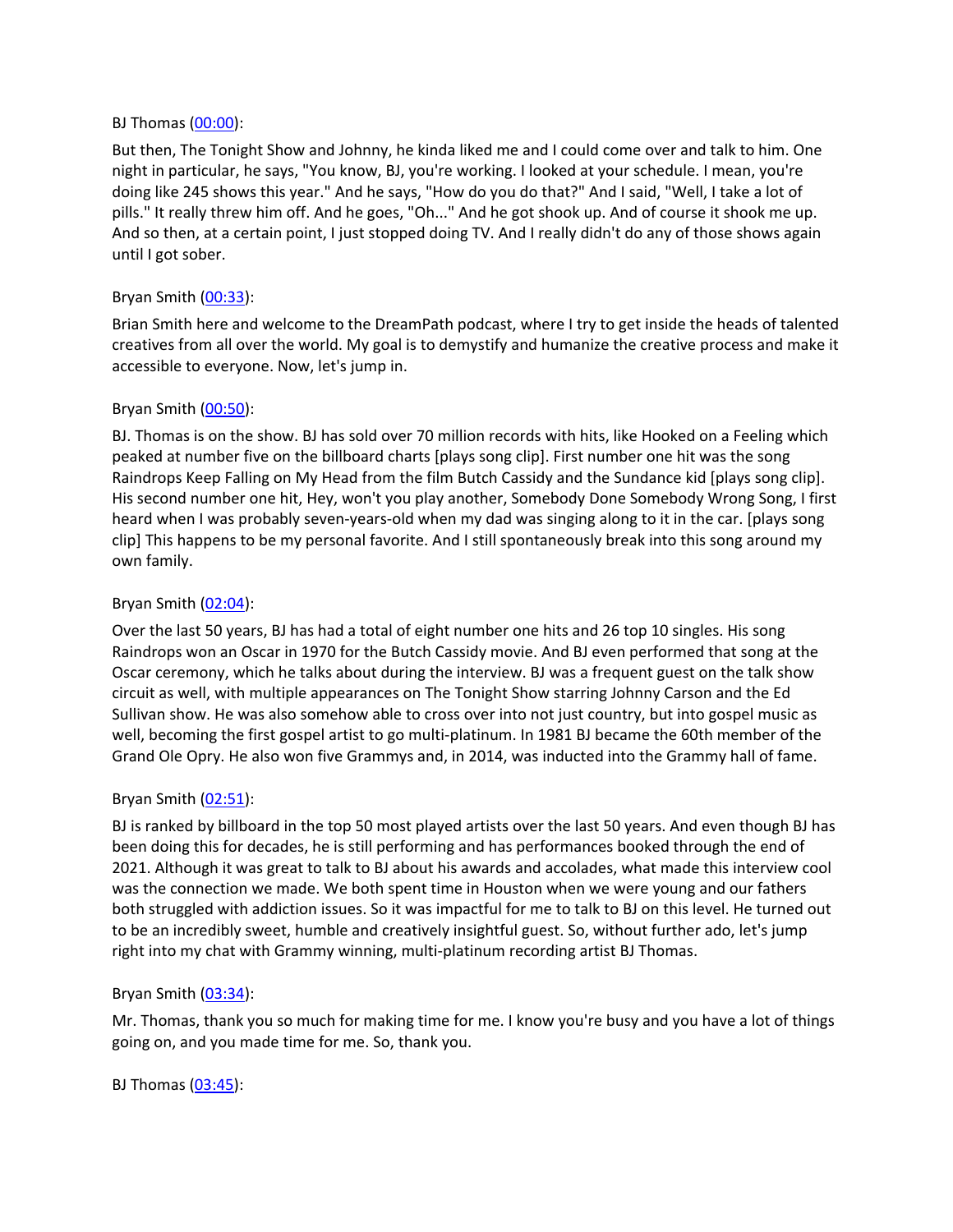Yeah. Well, thanks for talking to me, man. Just call me BJ.

Bryan Smith  $(03:48)$  $(03:48)$  $(03:48)$ :

BJ it is, okay. Well, you and I have something in common. I spent some of my childhood in Houston, Texas. I actually went to high school in Houston.

BJ Thomas [\(03:58](https://www.temi.com/editor/t/I6YgQ0diGy-RIPgai3bCgxPXOVrKo26uwwSGrP00bcLAFZ979o9iI5FJIP_dGEfrOYiufuCuqDnVcpM2pq3yz1HWuf8?loadFrom=DocumentDeeplink&ts=238.53)): Oh, you did?

Bryan Smith ([03:59](https://www.temi.com/editor/t/I6YgQ0diGy-RIPgai3bCgxPXOVrKo26uwwSGrP00bcLAFZ979o9iI5FJIP_dGEfrOYiufuCuqDnVcpM2pq3yz1HWuf8?loadFrom=DocumentDeeplink&ts=239.22)): Yeah.

BJ Thomas [\(04:00](https://www.temi.com/editor/t/I6YgQ0diGy-RIPgai3bCgxPXOVrKo26uwwSGrP00bcLAFZ979o9iI5FJIP_dGEfrOYiufuCuqDnVcpM2pq3yz1HWuf8?loadFrom=DocumentDeeplink&ts=240.66)): Where did you go?

Bryan Smith  $(04:00)$  $(04:00)$  $(04:00)$ : Hastings.

BJ Thomas [\(04:02](https://www.temi.com/editor/t/I6YgQ0diGy-RIPgai3bCgxPXOVrKo26uwwSGrP00bcLAFZ979o9iI5FJIP_dGEfrOYiufuCuqDnVcpM2pq3yz1HWuf8?loadFrom=DocumentDeeplink&ts=242.64)):

Oh, okay, yeah. I went to Reagan in Houston.

Bryan Smith ([04:06](https://www.temi.com/editor/t/I6YgQ0diGy-RIPgai3bCgxPXOVrKo26uwwSGrP00bcLAFZ979o9iI5FJIP_dGEfrOYiufuCuqDnVcpM2pq3yz1HWuf8?loadFrom=DocumentDeeplink&ts=246.6)): Yeah.

BJ Thomas [\(04:07](https://www.temi.com/editor/t/I6YgQ0diGy-RIPgai3bCgxPXOVrKo26uwwSGrP00bcLAFZ979o9iI5FJIP_dGEfrOYiufuCuqDnVcpM2pq3yz1HWuf8?loadFrom=DocumentDeeplink&ts=247.76)):

Yeah, very pleased. Great city for music. We're got Ray Charles there twice a year. And, of course, I was very familiar with Bobby Bland and I used to go see him all the time. They always had a number of R&B acts coming through town and then they had, of course, Dick Clark and all that. So, it was a great. It was a great music city.

Bryan Smith ([04:28](https://www.temi.com/editor/t/I6YgQ0diGy-RIPgai3bCgxPXOVrKo26uwwSGrP00bcLAFZ979o9iI5FJIP_dGEfrOYiufuCuqDnVcpM2pq3yz1HWuf8?loadFrom=DocumentDeeplink&ts=268.74)):

I was going to ask you about that. Why do you think music was a hub back then?

BJ Thomas [\(04:34](https://www.temi.com/editor/t/I6YgQ0diGy-RIPgai3bCgxPXOVrKo26uwwSGrP00bcLAFZ979o9iI5FJIP_dGEfrOYiufuCuqDnVcpM2pq3yz1HWuf8?loadFrom=DocumentDeeplink&ts=274.38)):

I don't, I- We had Peacock Records there, Don Robey and Peacock Records, and that was a huge R&B label. And they just had a bunch of great people. I don't now, it was quite different back then. It seems like to me, I haven't lived there since '67, but now, I go down there now and only if I'm getting paid, I'll go work. I don't know why that is, but I've seen some fantastic shows there. Sam Cook, and of course I saw Jackie Wilson at least once a year there. So, I don't exactly know why, but I know there's a lot of music coming out of that part of Texas and then out in West Texas, and I guess it's just always been that way. I'm not even with Dino, they had ZZ Top and they just had some great, great people from down there.

Bryan Smith  $(05:31)$  $(05:31)$  $(05:31)$ :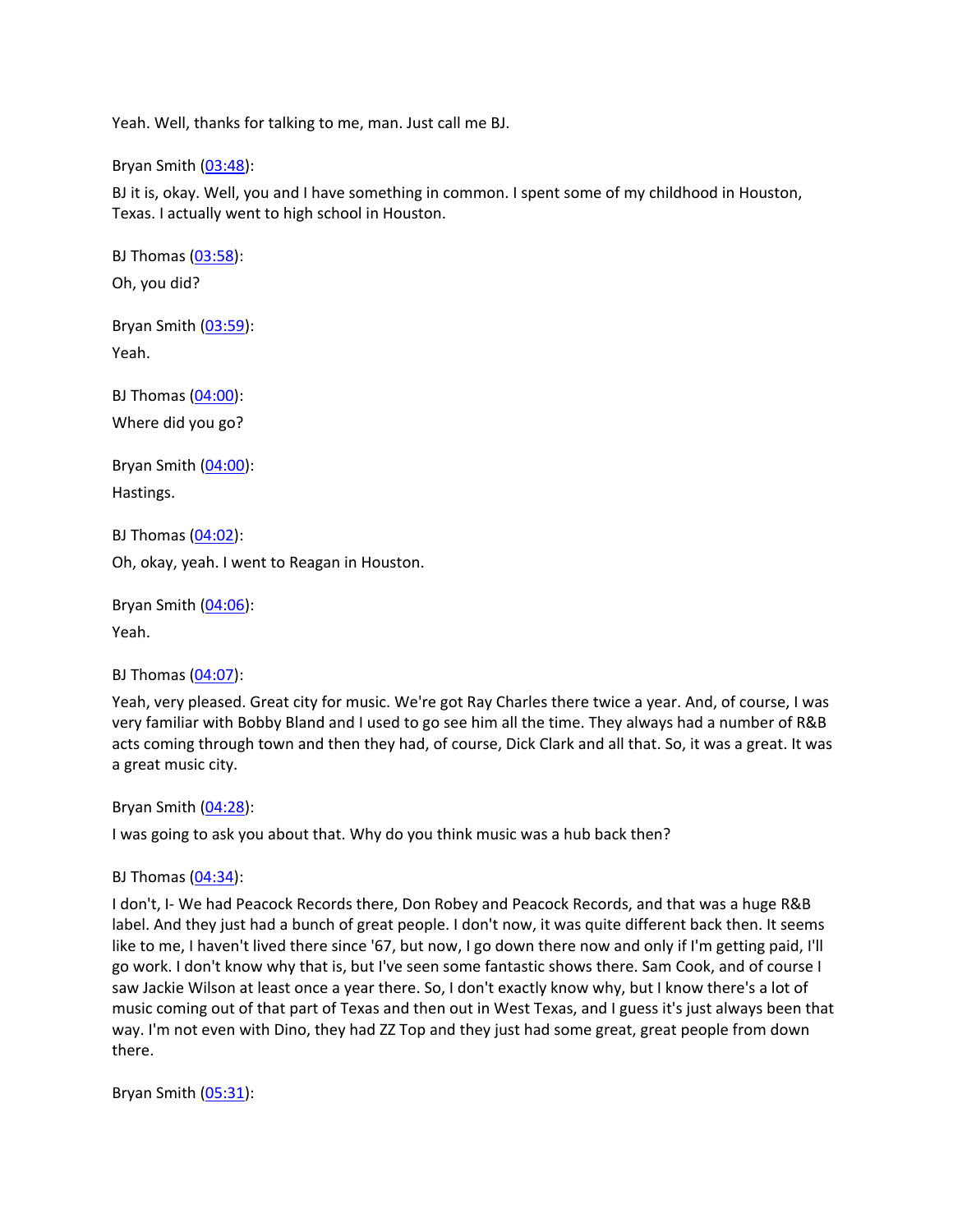Ah, ZZ Top, yeah. They were just down the road for me when I was in Houston. So, why do you think you went the direction you did musically? When you were sort of in the heart of the South, or at least part of the heart of the South, and it seems like you went more pop and contemporary before you kind of dived into country music.

# BJ Thomas [\(05:53](https://www.temi.com/editor/t/I6YgQ0diGy-RIPgai3bCgxPXOVrKo26uwwSGrP00bcLAFZ979o9iI5FJIP_dGEfrOYiufuCuqDnVcpM2pq3yz1HWuf8?loadFrom=DocumentDeeplink&ts=353.31)):

Yeah, I really didn't just seriously devote my energy to until the eighties, but I was a product of top 40 radio and all the music was on one station, the country, pop, gospel, whatever. And I kinda grew up with Southern gospel music and I used to love to go to church, not so much for the church, but I loved to go for the music. And I just grew up with that. I never really- I guess they look at Lonesome now my first hit kinda as a country song now, but for that time it was considered more an R&B record. And my first gig out of Houston was with James Brown. And I worked with the [inaudible] Jackie Wilson and just all the great black acts for two or three years, four years, until I eventually hooked up with Dick Clark and that kind of thing.

# BJ Thomas [\(06:46](https://www.temi.com/editor/t/I6YgQ0diGy-RIPgai3bCgxPXOVrKo26uwwSGrP00bcLAFZ979o9iI5FJIP_dGEfrOYiufuCuqDnVcpM2pq3yz1HWuf8?loadFrom=DocumentDeeplink&ts=406.31)):

So, I was always my biggest- My favorite music was R&B music, and I'm not sure I ever really recorded any authentic R&B music, but I always tried to identify personally with the music I was doing. And I tried to have soul about it and make it sound believable. So, I kinda had to believe what I was doing. And just at the time that I started doing the country music, country, it just had this huge explosion with the urban cowboy and Kenny. Just all the great country music that was going, and pop was kind of on the decline. And I'm really, now, I'm not really sure we really have pop music now, it's more or less country and R&B and hip hop, that's of the big thing now.

### BJ Thomas [\(07:40](https://www.temi.com/editor/t/I6YgQ0diGy-RIPgai3bCgxPXOVrKo26uwwSGrP00bcLAFZ979o9iI5FJIP_dGEfrOYiufuCuqDnVcpM2pq3yz1HWuf8?loadFrom=DocumentDeeplink&ts=460.01)):

But it was kind of a career choice, because I had kind of just spent a few years in gospel music and that had, I had recorded a song and we sent it out to the stations. They began to say, "Well, we don't play gospel music." And we said, "Well, that's not a gospel song. If you listen to it, it's a regular country song." So, it was hard once we had the gospel kind of label, it was really hard to go back to where I was, and I'm not sure I ever succeeded in getting back to just singing to everyone, I don't think so much. And I think the gospel people consider me gospel and country people consider me country and pop, but I've been lucky in that sense. But we kind of just consciously went country when we left. Not that we totally left gospel that we- When we decided to go back just to making regular music that I'd always done, and country was so huge that that's the direction we went.

### Bryan Smith  $(08:45)$  $(08:45)$  $(08:45)$ :

That's interesting, the different musical worlds that you straddled throughout your career. I don't think that you could fairly say BJ Thomas is contemporary or country or R&B or easy listening. I mean, you really had this knack for just having your own unique voice that really appealed to- I mean, you sold 70 million records, so obviously you appeal to a lot of people.

### BJ Thomas [\(09:10](https://www.temi.com/editor/t/I6YgQ0diGy-RIPgai3bCgxPXOVrKo26uwwSGrP00bcLAFZ979o9iI5FJIP_dGEfrOYiufuCuqDnVcpM2pq3yz1HWuf8?loadFrom=DocumentDeeplink&ts=550.31)):

Yeah, and that's great. I've always just felt very fortunate and lucky because of that. As I've said, I think it was just a product to be out of the top 40 era. I just tried to do the songs that I could identify with personally and songs I really believed in and kind of growing up in that area. Well then there were all the genres on the same station and I think that's why I did it. I think one of the really great things in my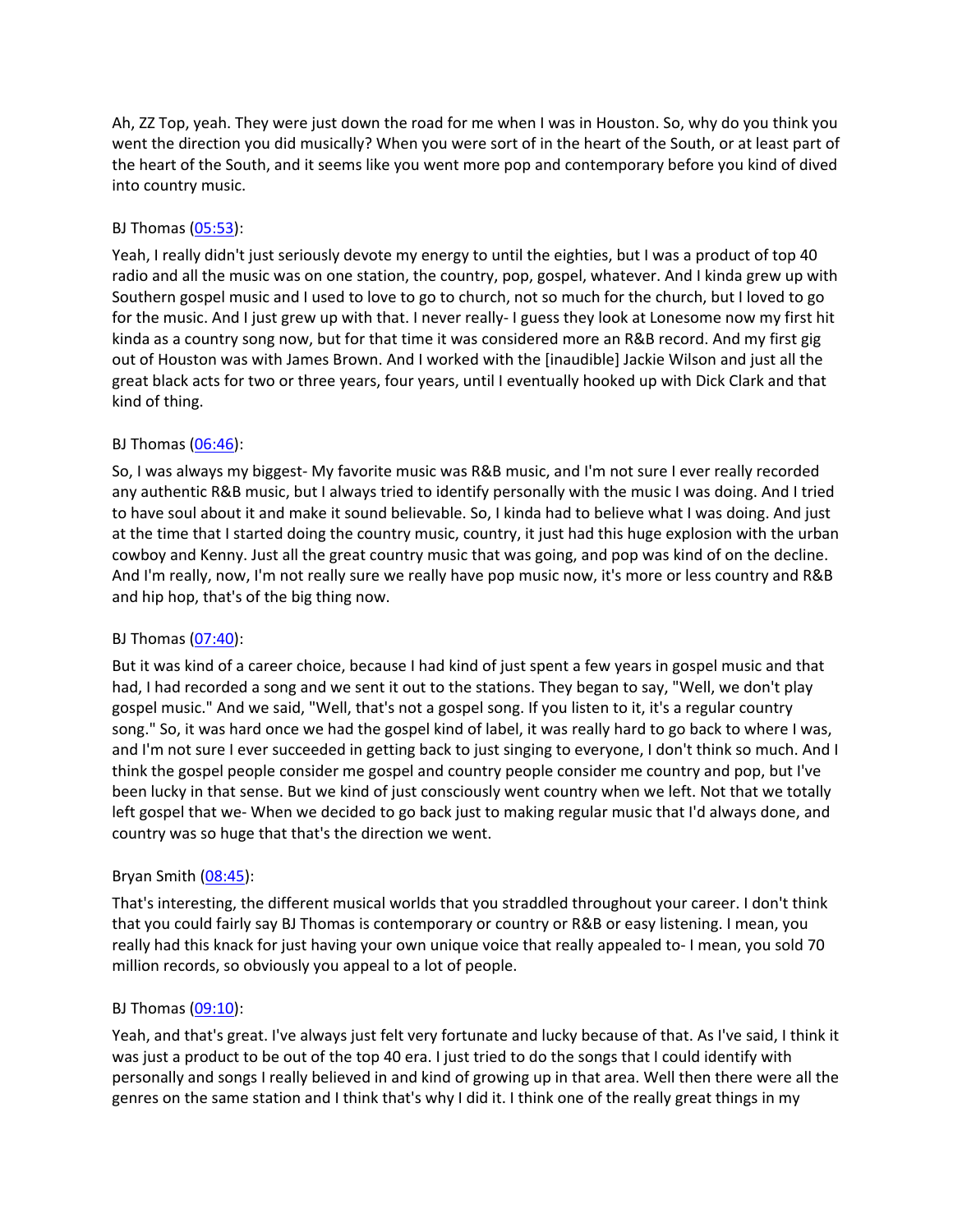career was that I worked with some of the great writers and composers of my time Bacharach and David and Barry Mann and Cynthia Weil and Mark James and Steven Dorsch.

#### BJ Thomas [\(09:50](https://www.temi.com/editor/t/I6YgQ0diGy-RIPgai3bCgxPXOVrKo26uwwSGrP00bcLAFZ979o9iI5FJIP_dGEfrOYiufuCuqDnVcpM2pq3yz1HWuf8?loadFrom=DocumentDeeplink&ts=590.261)):

And a lot of our people who were really- They're all in the hall of fame now, songwriters. I think that was really a fortunate thing that I got to work with some great writers kind of starting in Memphis. And they had a great team of songwriters, Dan Penn and Mark James, and those guys, just lucky.

#### Bryan Smith  $(10:11)$  $(10:11)$  $(10:11)$ :

It's an interesting dynamic that I don't think really exists today like it did in the sixties, seventies and eighties. But there's this dynamic of this singer/songwriter where you have songwriters that are very prolific, but they're only known to the musical world. They're sort of a behind the scenes people almost by definition.

BJ Thomas [\(10:33](https://www.temi.com/editor/t/I6YgQ0diGy-RIPgai3bCgxPXOVrKo26uwwSGrP00bcLAFZ979o9iI5FJIP_dGEfrOYiufuCuqDnVcpM2pq3yz1HWuf8?loadFrom=DocumentDeeplink&ts=633.89)):

Yeah.

# Bryan Smith  $(10:33)$  $(10:33)$  $(10:33)$ :

But they write songs for particular performers like yourself, like Mr. Butler wrote Somebody Done Somebody Wrong Song and thought of thought of you or his partner Chips-

# BJ Thomas  $(10:45)$  $(10:45)$ :

Yeah, that was Chips Moman. And Chips Moman was, happened to be my producer at that time, so... But I think they had planned on doing it, not someone else, and they never play. I would cut an album with the Chips and he never played it for me until at the end of the album. We listened to that album and we didn't think we had a hit record on there. So, one of the musicians, Bobby Emmons, a Memphis voice, the American studio group said, "Hey, Chips, play BJ that song you just wrote with Larry." And then he kinda got all embarrassed, but then he did play it.

### BJ Thomas [\(11:18](https://www.temi.com/editor/t/I6YgQ0diGy-RIPgai3bCgxPXOVrKo26uwwSGrP00bcLAFZ979o9iI5FJIP_dGEfrOYiufuCuqDnVcpM2pq3yz1HWuf8?loadFrom=DocumentDeeplink&ts=678.44)):

But I think he was planning on doing it on someone else. But it was a natural fit for me. And then that's how we used to work at- I used to go- Memphis was very busy and they were recording everybody, and I hung out with the songwriters. Anyway, they were all my best friends, the gash connected with American studio. And we would talk about, "Hey, I'm going to the studio." We're talking about what kind of sauce we wanted. And they would pitch ideas at me, "How about this kind of thing?" And yeah. And so they were rice house, especially for me. And I think that really, that really worked.

### Bryan Smith  $(11:53)$  $(11:53)$  $(11:53)$ :

So you started- You had a high school band in Houston, right?

### BJ Thomas  $(11:57)$  $(11:57)$ :

Yeah. I had a band called The Triumphs. It wasn't my band, it was our band. We started the band, we were all 15 years old, and we wanted to just basically- I don't know if you remember Roy Head & The Traits. Roy Head had Treat Her Right. [singing] "I wanna tell you a story, duh-da-duh-da-duh..." I don't know if you remember that, but we wanted to have a band by Roy and so we we got our band together.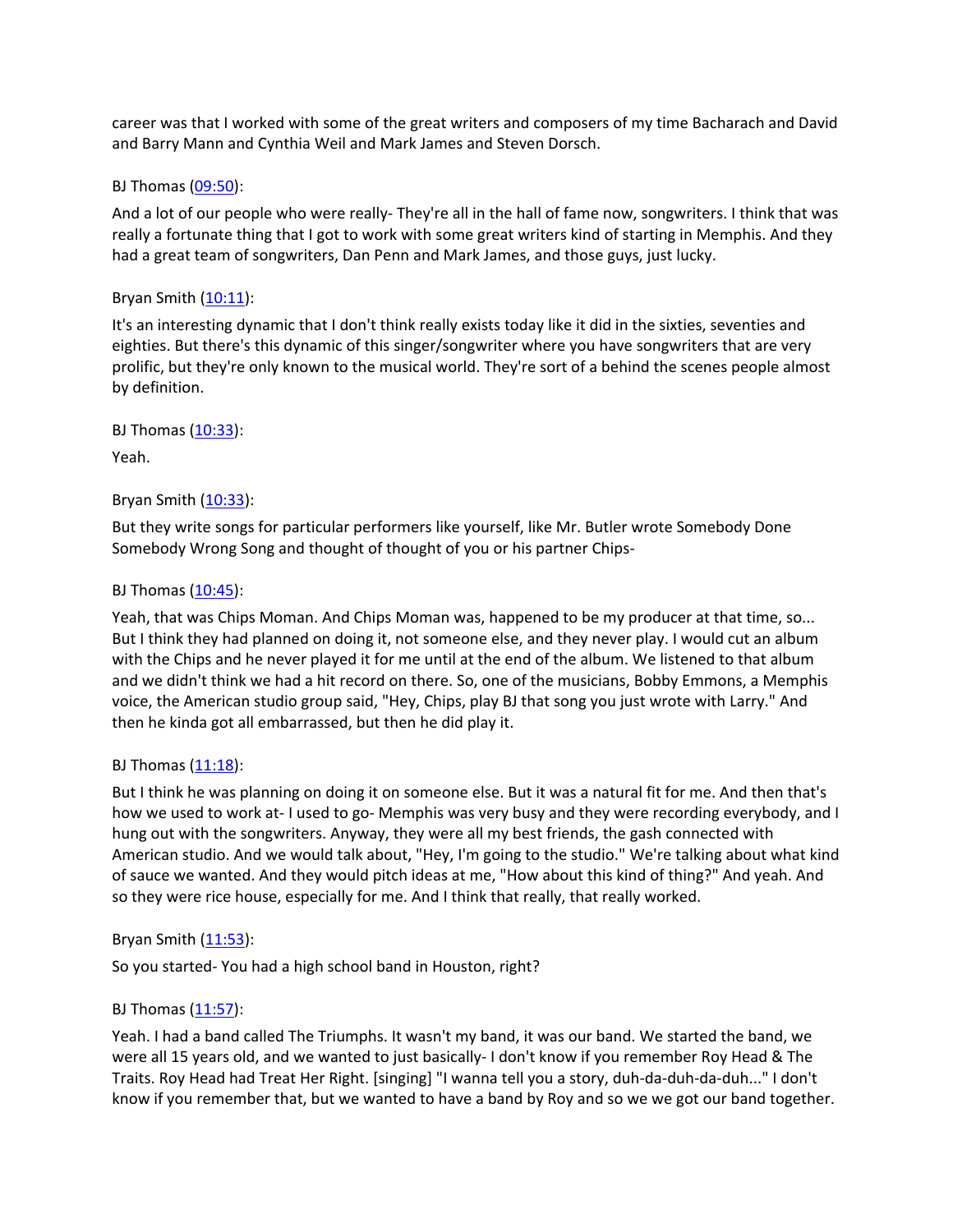And we were really young and we just we had a big horn section eventually after about a year. And so we basically just played rhythm and blues and rock and roll music. And it was a great way to kind of get started, 'cause I met him the first time we played together we convinced him not to put lights on us.

## BJ Thomas [\(12:41](https://www.temi.com/editor/t/I6YgQ0diGy-RIPgai3bCgxPXOVrKo26uwwSGrP00bcLAFZ979o9iI5FJIP_dGEfrOYiufuCuqDnVcpM2pq3yz1HWuf8?loadFrom=DocumentDeeplink&ts=761.79)):

We were so scared and embarrassed. And so they didn't turn the lights on. We kind of played in the dark and so from there it was kind of a slow progression, but it was great to be in a band, because I think that's where you learn how to do your thing, how to be a part of a band, what your role is. And I learned a lot like that. And I still talk to those guys all the time. I talked to two of The Triumps this week, so...

Bryan Smith  $(13:07)$  $(13:07)$  $(13:07)$ :

Oh, that's awesome.

### BJ Thomas [\(13:08](https://www.temi.com/editor/t/I6YgQ0diGy-RIPgai3bCgxPXOVrKo26uwwSGrP00bcLAFZ979o9iI5FJIP_dGEfrOYiufuCuqDnVcpM2pq3yz1HWuf8?loadFrom=DocumentDeeplink&ts=788.191)):

We're still, yeah, we're still buddies. And I talked to Roy once a week, twice a week now during the quarantine. So he's still my best friend.

# Bryan Smith ([13:16](https://www.temi.com/editor/t/I6YgQ0diGy-RIPgai3bCgxPXOVrKo26uwwSGrP00bcLAFZ979o9iI5FJIP_dGEfrOYiufuCuqDnVcpM2pq3yz1HWuf8?loadFrom=DocumentDeeplink&ts=796.44)):

So when did you find your voice? When did you know that you had a voice that was suitable for performing and singing in a band?

### BJ Thomas  $(13:24)$  $(13:24)$ :

Well, I was always young, I guess I was 10, 11, 12, something like that. And I used to really like to go to church. I liked to go to church, I liked to hangout with the kids, and I loved the way the music felt. And I liked to play on the baseball team and all that stuff. But I know- I did notice early on- I don't want this to sound like I'm bragging on myself, but I noticed that I never could quite stick with the program on the hymns. I was always doing some kind of thing with the melody.

Bryan Smith  $(13:59)$  $(13:59)$  $(13:59)$ :

Riffing.

# BJ Thomas [\(13:59](https://www.temi.com/editor/t/I6YgQ0diGy-RIPgai3bCgxPXOVrKo26uwwSGrP00bcLAFZ979o9iI5FJIP_dGEfrOYiufuCuqDnVcpM2pq3yz1HWuf8?loadFrom=DocumentDeeplink&ts=839.77)):

And I recognized: What are you doing and why can't- Why don't you stick with the melody? So, I always had a sense of- And they tell me that I was always singing since I was just a little guy. So, I don't know. I guess it was like just- I was born with it. I never thought it through, like I wanted to get up in front of a bunch of people and sing, and that's the last thing I ever thought of. And I don't know if it was just a subconscious thing and then I was afraid of it or what, but after I got in that band and we started playing for dances, started getting popular and a lot of kids that come to see us, I often thought: Man, what are you getting yourself into in here? Because you're scared, you're scared to death. You don't even want to really do this, but I had such a burning desire and I loved to sing. So I had to just, at some point, learn how to get up in front of people without being too scared.

Bryan Smith ([14:54](https://www.temi.com/editor/t/I6YgQ0diGy-RIPgai3bCgxPXOVrKo26uwwSGrP00bcLAFZ979o9iI5FJIP_dGEfrOYiufuCuqDnVcpM2pq3yz1HWuf8?loadFrom=DocumentDeeplink&ts=894.47)): How long did that?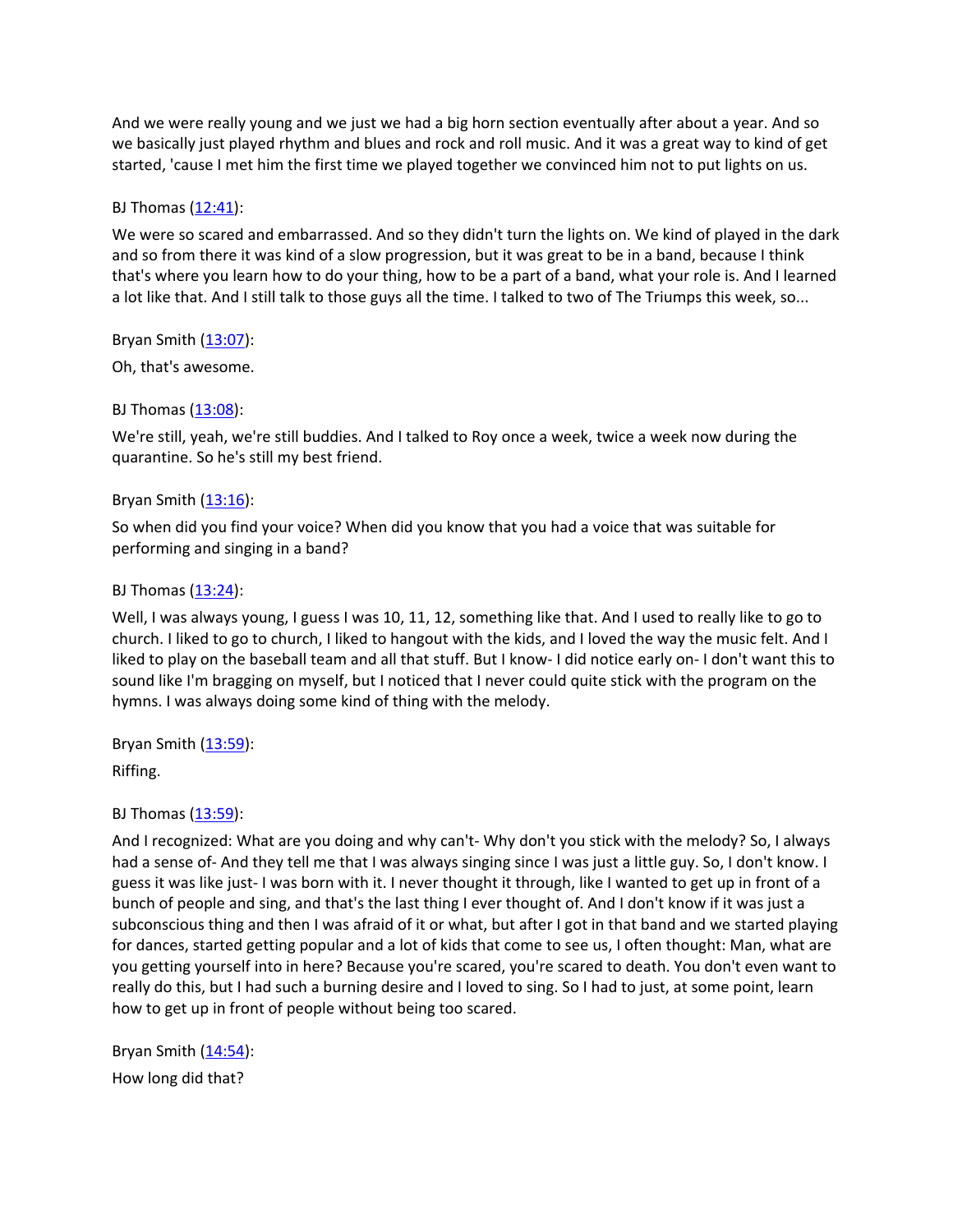BJ Thomas [\(14:56](https://www.temi.com/editor/t/I6YgQ0diGy-RIPgai3bCgxPXOVrKo26uwwSGrP00bcLAFZ979o9iI5FJIP_dGEfrOYiufuCuqDnVcpM2pq3yz1HWuf8?loadFrom=DocumentDeeplink&ts=896.24)): Still working on that.

Bryan Smith ([14:56](https://www.temi.com/editor/t/I6YgQ0diGy-RIPgai3bCgxPXOVrKo26uwwSGrP00bcLAFZ979o9iI5FJIP_dGEfrOYiufuCuqDnVcpM2pq3yz1HWuf8?loadFrom=DocumentDeeplink&ts=896.24)): Oh, you're still working on it.

BJ Thomas  $(14:57)$  $(14:57)$ :

Yeah, yeah.

# Bryan Smith ([14:59](https://www.temi.com/editor/t/I6YgQ0diGy-RIPgai3bCgxPXOVrKo26uwwSGrP00bcLAFZ979o9iI5FJIP_dGEfrOYiufuCuqDnVcpM2pq3yz1HWuf8?loadFrom=DocumentDeeplink&ts=899.44)):

So, I would imagine that your parents had to be pretty supportive if you're playing in a band at 15 and playing dances, supportive of your dream.

# BJ Thomas  $(15:07)$  $(15:07)$ :

Well, not really. My dad was a working man. He would have rather that I had a job, that I had a real job. So, they didn't- they were kind of... I'd say, "Hey, I'm singing with the band." And they would kinda, they wouldn't say too much, but I can tell that they weren't really thrilled about it. Now, when I had my first hit record and I started getting the airplay and my dad really, he loved that. And he was always constantly calling the radio station to gt them to play my stuff. And they got to where they could recognize his voice [intelligable]. And so he loved it after it got rolling, but they weren't that thrilled at the beginning.

# Bryan Smith ([15:50](https://www.temi.com/editor/t/I6YgQ0diGy-RIPgai3bCgxPXOVrKo26uwwSGrP00bcLAFZ979o9iI5FJIP_dGEfrOYiufuCuqDnVcpM2pq3yz1HWuf8?loadFrom=DocumentDeeplink&ts=950.53)):

So, what was your first big break as a musician and a performer?

# BJ Thomas  $(15:54)$  $(15:54)$ :

Well, it was- We got the chance to make our first album and we'd had some local, it was kind of back in the day when the stations would play your record. Even if it wasn't very good, they'd play it for a couple of weeks or maybe they'd play it for a week. And they would do that for local talent. And so of course I became very good friends with all of this jockeys and we were all friends and everything, and they were pulling for me. And we got the chance to make our first album and we cut the album one night, so it was about 5:30 in the morning when I remembered I needed to cut up kind of a- My dad had asked me to make a country thing for him. And so I cut down So Lonesome I Could Cry, the old Hank Williams saying. And in three weeks we put it out, it was on the B side of what we thought was a hit, but it found its way on the radio. And you know it went number one in three weeks and I started getting gigs out of town and out of state and things. And it just kinda kind of grew from that.

# Bryan Smith  $(16:59)$  $(16:59)$  $(16:59)$ :

And when did you become your own act, basically? I mean, you had a band and you recorded this hit song that went- That skyrocketed on the charts, but when did you become BJ Thomas? The band, I mean, you were the guy.

# BJ Thomas  $(17:15)$  $(17:15)$ :

Yeah. Well, I kind of went BJ because of Billy Joe Royal, who became my best friend, head down into the boondocks right before I had Lonesome. And once, when he had that hit we were trying to figure out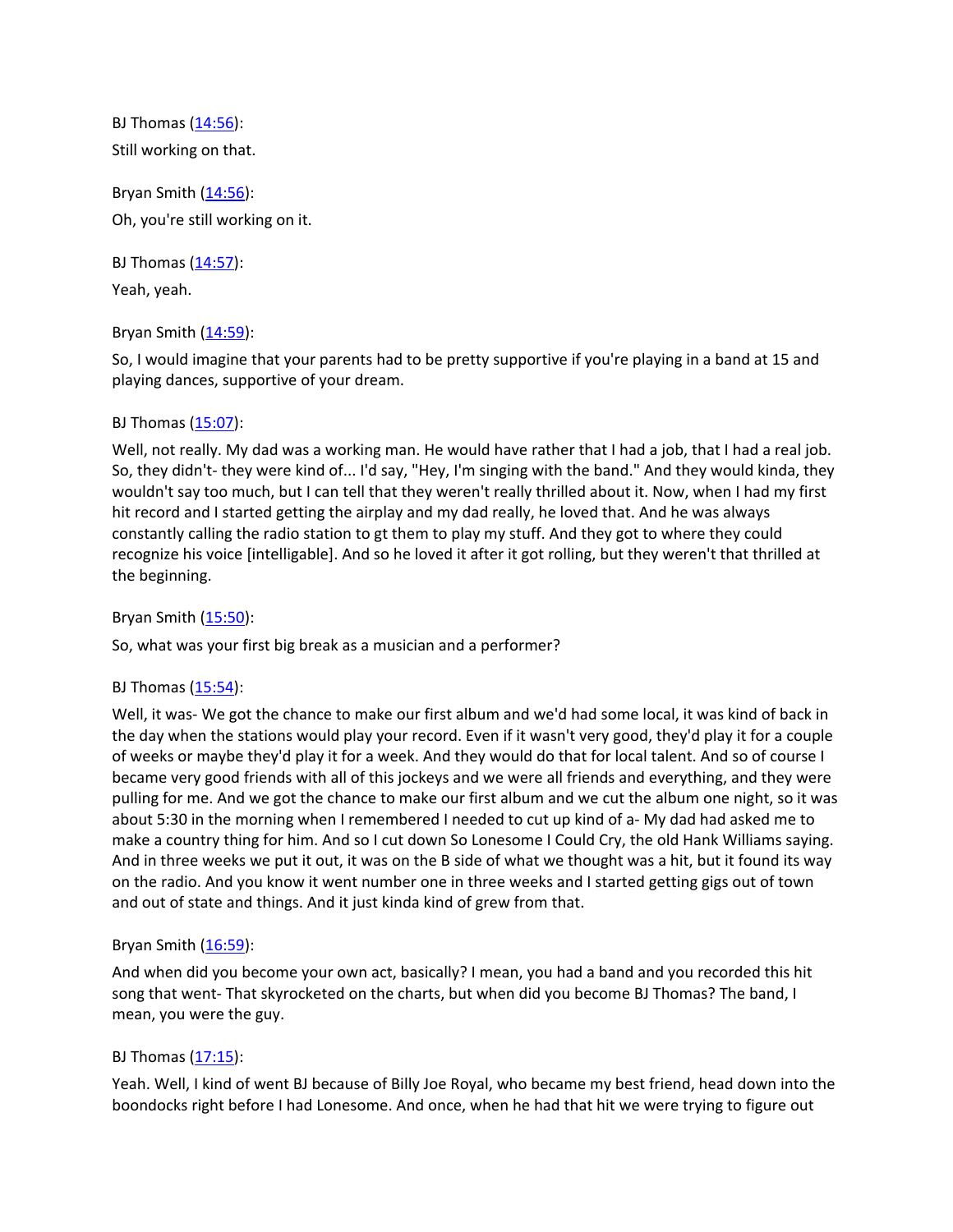what my name was going to be. Everybody call me BJ, but my name was Billy Joe. So kind of always been Billy Joe professionally. And I was with The Triumphs, I loved them, we had some great times. But when I had that, I had an offer from Dick Clark and I'd already gone out. My first gig out of Houston was with James Brown. I went out and sang with James Brown, I had to put another band together. And when I got this offer from Dick Clark, I told the guys, "Hey, I got, I just- We just got an offer from Dick Clark." And they- And I said, "but we have to back up all the acts."

## BJ Thomas [\(18:06](https://www.temi.com/editor/t/I6YgQ0diGy-RIPgai3bCgxPXOVrKo26uwwSGrP00bcLAFZ979o9iI5FJIP_dGEfrOYiufuCuqDnVcpM2pq3yz1HWuf8?loadFrom=DocumentDeeplink&ts=1086.51)):

That was the main reason that they offered me the gig was, because I had a band and we had to back all the other acts. And I was about 13 or 14 acts on that, Dick Clark. And so they said, "No, we don't want to back up the other acts." And I said, "Well, hey man, we have to, that's why we're going on the thing." And they said, "Well, we don't want to go, then." And so I said, "Well-" And some of the guys were going to college and they were working for their fathers and stuff. So, it really wasn't like we were breaking up, but they just didn't want to go do that. And I was going to be gone. We were going to do like a hundred shows in six weeks. So they said, "No, we don't want to do that."

### BJ Thomas [\(18:48](https://www.temi.com/editor/t/I6YgQ0diGy-RIPgai3bCgxPXOVrKo26uwwSGrP00bcLAFZ979o9iI5FJIP_dGEfrOYiufuCuqDnVcpM2pq3yz1HWuf8?loadFrom=DocumentDeeplink&ts=1128.66)):

So I said, "Well, I'm going to go." And I said, "I'm gonna put another band together and I'm going to go." And they said, "Okay, go ahead, go ahead." So, I don't think we ever realized we were going to be breaking up forever. I going to be gone forever, but that's when I went out, I put another band together and I went out and then that's just what I did. The gigs kept coming. And I kept traveling and we never- I never really went back to- Our circuit with The Triumphs, our circuit was kind of the boondocks in Texas. We played the big dance halls on the weekend, 'cause we were kind of young when we started. And we just, we never got back together. Now, I've played one or two gigs a year with The Triumphs over the last 10 years. We do, maybe a benefit down in the country or whatever. But ever since then, it was just kind of my own deal.

### Bryan Smith ([19:42](https://www.temi.com/editor/t/I6YgQ0diGy-RIPgai3bCgxPXOVrKo26uwwSGrP00bcLAFZ979o9iI5FJIP_dGEfrOYiufuCuqDnVcpM2pq3yz1HWuf8?loadFrom=DocumentDeeplink&ts=1182.53)):

So, that seems like a real turning point in your career where you made kind of a gutsy decision to go out and form a band, back up these other acts.

BJ Thomas  $(19:51)$  $(19:51)$ :

Yeah.

### Bryan Smith  $(19:52)$  $(19:52)$  $(19:52)$ :

And your fellow band mates decided to do, take the safe road. And nothing against that, because everybody has a certain path they need to be on. But that seems like a real turning point for you.

### BJ Thomas  $(20:04)$  $(20:04)$ :

Yeah, absolutely. I had to kind of... I couldn't just hide out out and by the horn section. I couldn't kinda go stand by the drums and let them play something. I mean, I had to be the front guy. It was very challenging, because I'm talking now, you can't shut me up. But back then, I mean, I wouldn't say anything. I mean, I was a very quiet guy. And so I had to learn how to get up and it took some courage, but I never- It never was like a do or die situation or a crossroads or anything. It's just once I was with Dick Clark and we did that tour, and it just kept going and I never really went back to the original situation.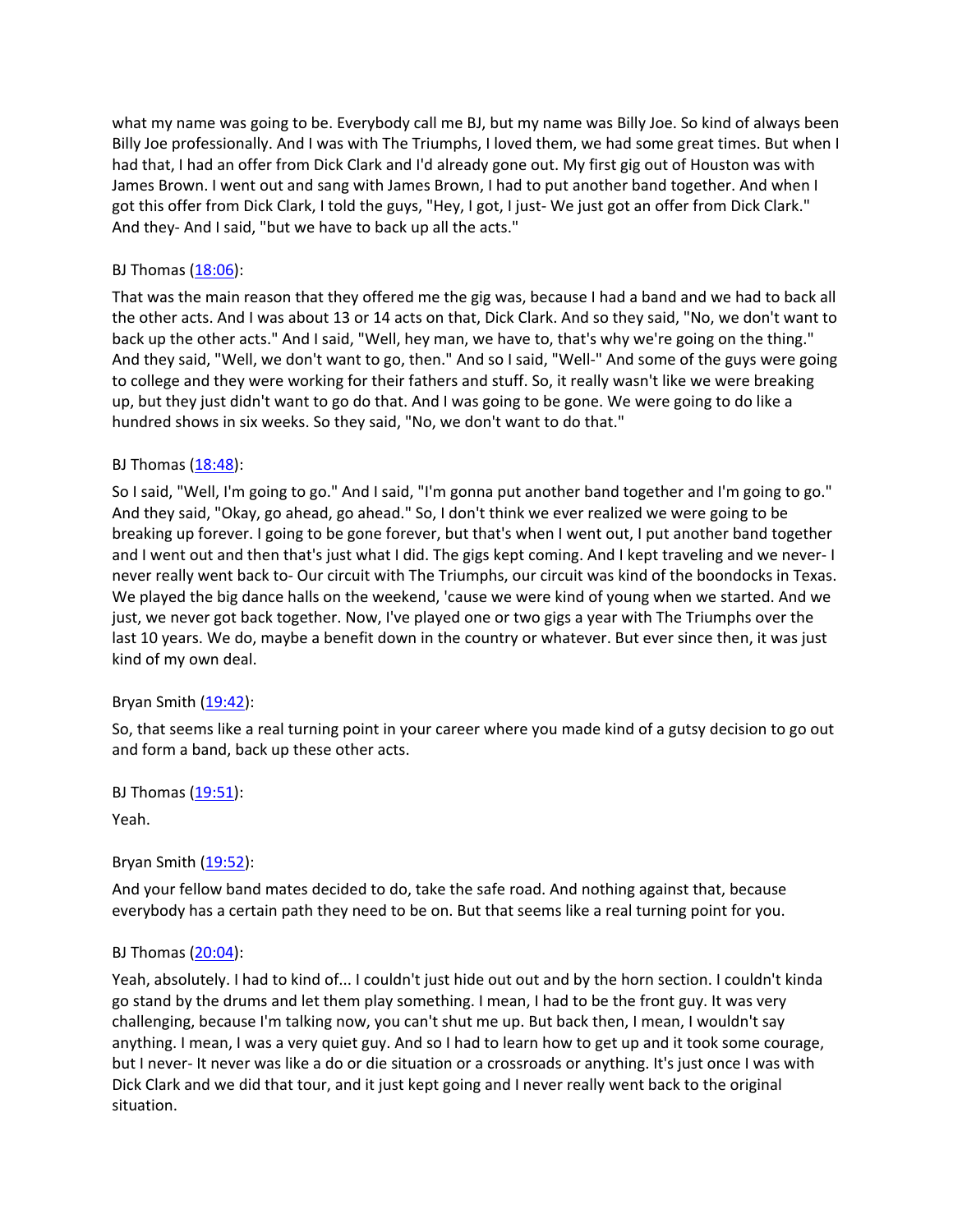#### BJ Thomas [\(21:00](https://www.temi.com/editor/t/I6YgQ0diGy-RIPgai3bCgxPXOVrKo26uwwSGrP00bcLAFZ979o9iI5FJIP_dGEfrOYiufuCuqDnVcpM2pq3yz1HWuf8?loadFrom=DocumentDeeplink&ts=1260.7)):

I think there was a time or two when I definitely wish that I could meet with those guys because, we were all best friends and it was like seven or eight of those guys, but it's just never happened. So, I had to kind of- It took a number of years to realize what the point was, what was the point of having- Of me entertaining? I mean, was it just for me to have a good time, was it just money or whatever? But as the years went by, I realized: Hey, I'm really lucky to do something where people are showing up, because they want to have a good time. And it's up to you to make sure you do your best. And everybody has the best time they can have. So, once I kinda got a handle on that, it became a little easier.

# Bryan Smith ([21:51](https://www.temi.com/editor/t/I6YgQ0diGy-RIPgai3bCgxPXOVrKo26uwwSGrP00bcLAFZ979o9iI5FJIP_dGEfrOYiufuCuqDnVcpM2pq3yz1HWuf8?loadFrom=DocumentDeeplink&ts=1311.69)):

So, it sounds like stage fright or shyness is something that can be overcome and just you can teach yourself to move through it. Is that a fair statement?

# BJ Thomas [\(22:03](https://www.temi.com/editor/t/I6YgQ0diGy-RIPgai3bCgxPXOVrKo26uwwSGrP00bcLAFZ979o9iI5FJIP_dGEfrOYiufuCuqDnVcpM2pq3yz1HWuf8?loadFrom=DocumentDeeplink&ts=1323.96)):

Absolutely. Yeah, because I mean, I would be so scared. I mean, it was amazing even up through the Academy Award show when I performed on that, I was as scared as a human being could be. But I knew that if I just did what I was supposed to do and just do what I can do, which is sing the song and just keep a hold of myself, that it would be okay. So, that's how I got through it. But now there were times when I would do a show and I wouldn't pull it off, I would be- Back in those days, sometimes I would have to be under the influence to get through some things. I'd get tired and or I'd be afraid or just whatever.

# BJ Thomas [\(22:53](https://www.temi.com/editor/t/I6YgQ0diGy-RIPgai3bCgxPXOVrKo26uwwSGrP00bcLAFZ979o9iI5FJIP_dGEfrOYiufuCuqDnVcpM2pq3yz1HWuf8?loadFrom=DocumentDeeplink&ts=1373.61)):

So, I had to work through all of that and realize it wasn't a party and I couldn't just run and hide from it. And so there is a way, as you say, there is a way to defeat stage fright. I think Barbara Streisand is maybe the most famous example of somebody who really has a bad case; Carly Simon. And so there are people who've gotten through it. And you just kind of get through it by just doing what you're supposed to do. I just do what I'm there for. I'll be okay.

### Bryan Smith  $(23:24)$  $(23:24)$  $(23:24)$ :

Did you find, after you became clean and sober in the seventies, that you had to relearn how to perform sober? Was that a real change for you?

### BJ Thomas [\(23:35](https://www.temi.com/editor/t/I6YgQ0diGy-RIPgai3bCgxPXOVrKo26uwwSGrP00bcLAFZ979o9iI5FJIP_dGEfrOYiufuCuqDnVcpM2pq3yz1HWuf8?loadFrom=DocumentDeeplink&ts=1415.37)):

No, I didn't have to do that. That was the time when... I wasn't afraid anymore, I wasn't scared. It became kind of easy. I was healthy. A lot of times in my early years, when you're using that motivation to get your thing done, you're only good for just a certain amount of time. You might not be on top of it for an hour and a half, you know?

Bryan Smith  $(24:01)$  $(24:01)$  $(24:01)$ :

Right.

### BJ Thomas [\(24:01](https://www.temi.com/editor/t/I6YgQ0diGy-RIPgai3bCgxPXOVrKo26uwwSGrP00bcLAFZ979o9iI5FJIP_dGEfrOYiufuCuqDnVcpM2pq3yz1HWuf8?loadFrom=DocumentDeeplink&ts=1441.4)):

So, once I got sober I was kind of comfortable and it was easy and real. I remember my wife's telling me one time, she said, "Oh, you look- You don't look like you're having a very good time up there." So, I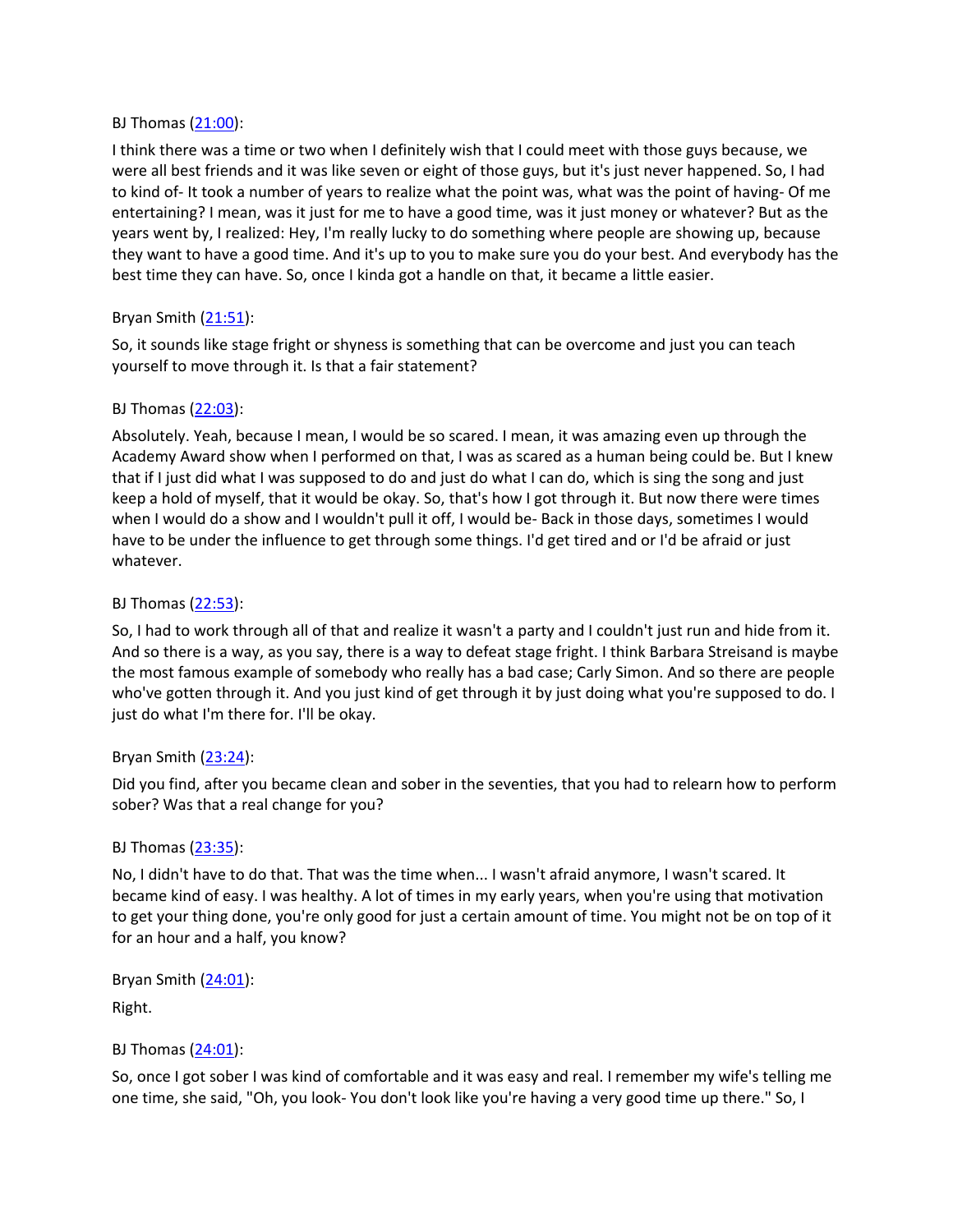purposed to look like I was having a good time. And in doing that, I did did have a good time, but it became much easier for me to do once I was sober and more healthy and I had a better relationship with Gloria. We had some more kids and, at one point actually we kind of quit the talk about hitting bottom and stuff. And I said, "You know what? I can't do it anymore." And so, you know man, we just decided I was going to back off.

#### BJ Thomas [\(24:52](https://www.temi.com/editor/t/I6YgQ0diGy-RIPgai3bCgxPXOVrKo26uwwSGrP00bcLAFZ979o9iI5FJIP_dGEfrOYiufuCuqDnVcpM2pq3yz1HWuf8?loadFrom=DocumentDeeplink&ts=1492.281)):

So, I backed off and I did do it. I get down to doing like 15-20 shows a year. And then we adopted this little girl and then Gloria got pregnant and we had another kid. And then it turned into what always- You kind of always want, if you're married, you want to have a family and you want to have a good solid marriage. So, it kind of turned into into that. And then I kind of picked up working again, and that child will work pretty steady for 30 years or so since '76 was when we got- We backed off for a few years and we kinda got it together again. But I don't work nearly as much as I used to. I used to go out and be gone for 300 days back when I was younger and everything. But now do somewhere between 50-70 shows a year and that works for me. Of course, no one's working now.

Bryan Smith ([25:50](https://www.temi.com/editor/t/I6YgQ0diGy-RIPgai3bCgxPXOVrKo26uwwSGrP00bcLAFZ979o9iI5FJIP_dGEfrOYiufuCuqDnVcpM2pq3yz1HWuf8?loadFrom=DocumentDeeplink&ts=1550.47)):

Yeah. That's true. Shut down completely.

BJ Thomas [\(25:53](https://www.temi.com/editor/t/I6YgQ0diGy-RIPgai3bCgxPXOVrKo26uwwSGrP00bcLAFZ979o9iI5FJIP_dGEfrOYiufuCuqDnVcpM2pq3yz1HWuf8?loadFrom=DocumentDeeplink&ts=1553.89)):

Yeah.

### Bryan Smith  $(25:54)$  $(25:54)$  $(25:54)$ :

Yeah. I've noticed that your tour dates, I went on your website, and you have rebooked your shows all the way through October 2021, but it's not a 300 show per year schedule, which is probably more conducive.

#### BJ Thomas [\(26:09](https://www.temi.com/editor/t/I6YgQ0diGy-RIPgai3bCgxPXOVrKo26uwwSGrP00bcLAFZ979o9iI5FJIP_dGEfrOYiufuCuqDnVcpM2pq3yz1HWuf8?loadFrom=DocumentDeeplink&ts=1569.97)):

I just go up maybe for a few days at a time. I mean, I made them at the longest stretch. I may go out five or six days or something like that. I just don't, I'm sure like a one night or kind of guy, I don't- I'm not comfortable with just working one place for two, three weeks or what have you. So, I like to do the one nighter. So, did we just go out and do a few days at a time that works good for me.

#### Bryan Smith ([26:34](https://www.temi.com/editor/t/I6YgQ0diGy-RIPgai3bCgxPXOVrKo26uwwSGrP00bcLAFZ979o9iI5FJIP_dGEfrOYiufuCuqDnVcpM2pq3yz1HWuf8?loadFrom=DocumentDeeplink&ts=1594.33)):

When -And I'd like to ask you about your experience at the Oscars in '69 with the Butch Cassidy movie, Butch Cassidy and Sundance kid. So, how into your career were you when that happened and how, I guess, foreign or unfamiliar and overwhelming was that for you to experience?

#### BJ Thomas [\(26:53](https://www.temi.com/editor/t/I6YgQ0diGy-RIPgai3bCgxPXOVrKo26uwwSGrP00bcLAFZ979o9iI5FJIP_dGEfrOYiufuCuqDnVcpM2pq3yz1HWuf8?loadFrom=DocumentDeeplink&ts=1613.9)):

Yeah, it was all of those things. And I don't want to forget to mention my buddy, my lifelong friend who's like my brother, a guy named Steve Tyrell. Who's a singer now, but he used to be kind of behind the scenes. And he was very instrumental in getting me signed on my first hit record. And he was very instrumental in getting me on that Oscar show, 'cause they were going to use, I think The Fifth Dimension to sing Raindrops on the Academy Award show. And then he- Steve knew a guy with the Academy and he made sure that I got that shot and that was right. But yeah, it was like that song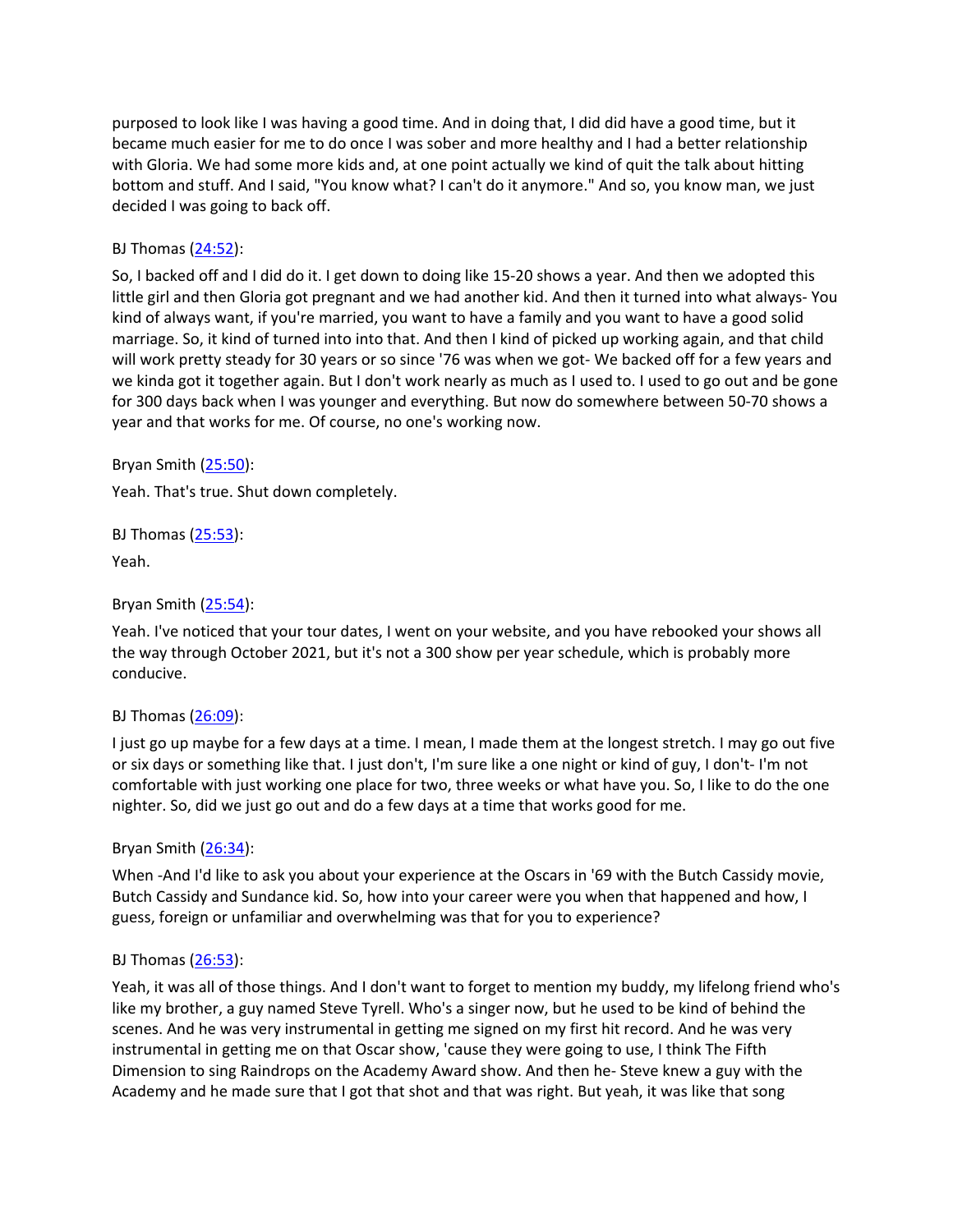changed everything. I kind of went up in- Almost immediately I had to work the Copa Cabana in New York. And that was like: Oh my God.

Bryan Smith ([27:40](https://www.temi.com/editor/t/I6YgQ0diGy-RIPgai3bCgxPXOVrKo26uwwSGrP00bcLAFZ979o9iI5FJIP_dGEfrOYiufuCuqDnVcpM2pq3yz1HWuf8?loadFrom=DocumentDeeplink&ts=1660.161)):

Legendary.

## BJ Thomas [\(27:41](https://www.temi.com/editor/t/I6YgQ0diGy-RIPgai3bCgxPXOVrKo26uwwSGrP00bcLAFZ979o9iI5FJIP_dGEfrOYiufuCuqDnVcpM2pq3yz1HWuf8?loadFrom=DocumentDeeplink&ts=1661.78)):

And it was only like four years. I mean, I had my first hit really in '66. So here I was, three or four years later, nominated for an Academy Award. I'm gonna do the Academy Award show, and Steve and I both were scared to death. But the one good thing about the Oscars is they are rather thorough about rehearsal and you knowing what you're going to do. And that's pretty clear to you. So, that was another case of, if I go out- I just gotta go out here and do this song. And they changed raindrops, they made it like a 12, 13 minute thing and it had bicycles and people running around and stuff. So, I just had to concentrate on the music and kind of focus and do my thing, even though I was pretty frightened. But I hadn't- Glen Campbell now we're in the dressing room together and he was performing with True Grit.

### BJ Thomas [\(28:36](https://www.temi.com/editor/t/I6YgQ0diGy-RIPgai3bCgxPXOVrKo26uwwSGrP00bcLAFZ979o9iI5FJIP_dGEfrOYiufuCuqDnVcpM2pq3yz1HWuf8?loadFrom=DocumentDeeplink&ts=1716.11)):

But I had a real good feeling about that. But it was very challenging, because all the movie stars were there and all the people, Oh my God, you know, these people that have always been like gods. And so it was it was one of the most- Of course the most exciting thing, I think I've ever done. And it came up- I missed a couple of words. I had to come down to the front of the stage and sit on the front steps and and then of course get up, sing a line or two, and then get up and keep moving around. And I kind of looked at this certain actress and I forgot the words and I kinda had to go, [hums nervously then sings:] "One thing I know..." And I was so disappointed and I thought: Of course I can tell people saw me make that mistake from Mars. It was the end of the world. And so I never would even let anybody even compliment me on the show or anything. But over the years I became very entranced with Greggy Antech, who is in the music business with ABC, and he got me a CD of the performance, and it looked like it came off okay.

### Bryan Smith ([29:46](https://www.temi.com/editor/t/I6YgQ0diGy-RIPgai3bCgxPXOVrKo26uwwSGrP00bcLAFZ979o9iI5FJIP_dGEfrOYiufuCuqDnVcpM2pq3yz1HWuf8?loadFrom=DocumentDeeplink&ts=1786.21)):

Oh, that's good.

### BJ Thomas [\(29:47](https://www.temi.com/editor/t/I6YgQ0diGy-RIPgai3bCgxPXOVrKo26uwwSGrP00bcLAFZ979o9iI5FJIP_dGEfrOYiufuCuqDnVcpM2pq3yz1HWuf8?loadFrom=DocumentDeeplink&ts=1787.35)):

So, I always thought I had really messed it up, but I did pull it off quite well because I just did what I was supposed to do and it came off good. Of course, Burt won a couple of Oscars and Hal David won one, and it was just an unreal, unreal night; a great time of my life. I was working with Mr. Bacharach, who's this awesome, handsome, charming guy. And when I went out to his house to rehearse, before we did the bicycle scene Angie Dickinson answered the door, and he was married to Angie at that time. And so it was like a whole new world for me. And it happened, as you said, it happened pretty quick, you know?

### Bryan Smith ([30:30](https://www.temi.com/editor/t/I6YgQ0diGy-RIPgai3bCgxPXOVrKo26uwwSGrP00bcLAFZ979o9iI5FJIP_dGEfrOYiufuCuqDnVcpM2pq3yz1HWuf8?loadFrom=DocumentDeeplink&ts=1830.48)):

So, after the Oscars, you really hit the talk show circuit and you were a pretty frequent guest on, I know Johnny Carson a few times and Ed Sullivan, and you became a pretty regular fixture on the talk show circuit. Was that natural for you? Did it feel natural or did- Were you still kind of struggling with stagefright and maybe some insecurity?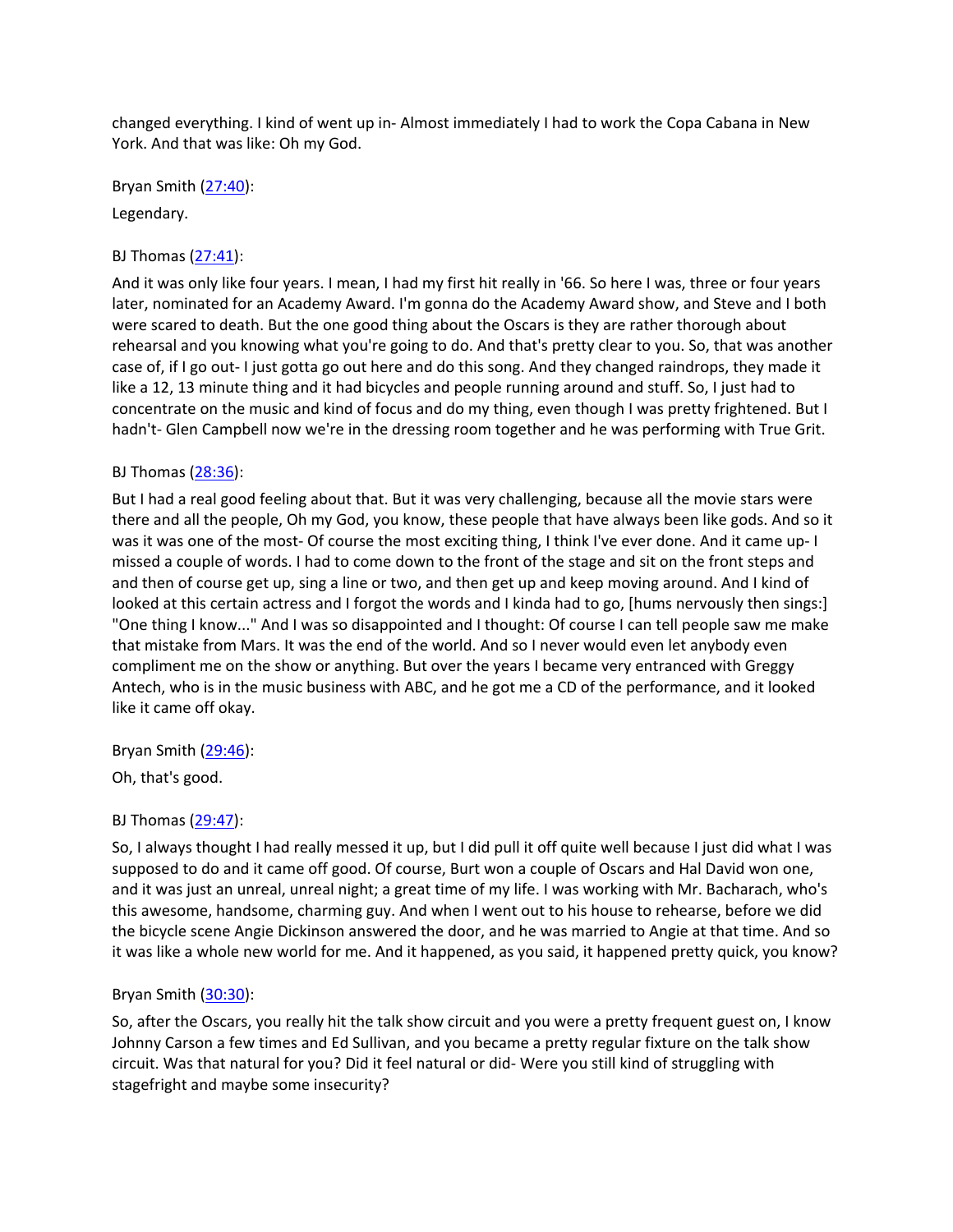#### BJ Thomas [\(30:54](https://www.temi.com/editor/t/I6YgQ0diGy-RIPgai3bCgxPXOVrKo26uwwSGrP00bcLAFZ979o9iI5FJIP_dGEfrOYiufuCuqDnVcpM2pq3yz1HWuf8?loadFrom=DocumentDeeplink&ts=1854.25)):

I was still dealing with that. And of course during that time I was a drug addict and so I had to deal with it. I had certain rules, personal rules that I kept that would not record or perform TV, I wouldn't get lit up to do that. So, I had certain amount of control over- I think the whole thing about show business and being famous and all that stuff, I think it's all really unnatural. Of course, being famous is such a weird thing, but it does good for you to sell records and make money and things, but it kind of goes against your natural- At least it did me, it went against my natural nature and I've learned to like to do it.

### BJ Thomas [\(31:43](https://www.temi.com/editor/t/I6YgQ0diGy-RIPgai3bCgxPXOVrKo26uwwSGrP00bcLAFZ979o9iI5FJIP_dGEfrOYiufuCuqDnVcpM2pq3yz1HWuf8?loadFrom=DocumentDeeplink&ts=1903.92)):

I mean, I like to do the interviews that we're doing and I love to perform, and I love to record. And that whole thing during that period of time didn't come that natural to me. And of course I did The Tonight Show and Johnny kind of, he kinda liked me and he would have me on there, I could come over and talk to him. And one night in particular, he says, "You know, BJ you're working, I looked at your schedule. I mean, you're doing like 245 shows this year." And he says, "How do you do that?" And I said, "Well, I take a lot of pills." And it really threw him off. And he went, "Oh..." And he got shook up. And of course it shook me up and embarrassed my wife and embarrassed everybody.

### BJ Thomas [\(32:28](https://www.temi.com/editor/t/I6YgQ0diGy-RIPgai3bCgxPXOVrKo26uwwSGrP00bcLAFZ979o9iI5FJIP_dGEfrOYiufuCuqDnVcpM2pq3yz1HWuf8?loadFrom=DocumentDeeplink&ts=1948.77)):

And so then there was a certain point I just stopped doing TV. And I really didn't do any of those shows again until I got sober. Then I could handle it and I can not be unprofessional. But the Ed Sullivan Show was an easy thing to do. He was a great guy and he was easy to talk to and he was really friendly. And he made me feel like he really liked me. And he loved my wife, Gloria, he loved her. And so that was always an easy one to do.

### Bryan Smith ([33:02](https://www.temi.com/editor/t/I6YgQ0diGy-RIPgai3bCgxPXOVrKo26uwwSGrP00bcLAFZ979o9iI5FJIP_dGEfrOYiufuCuqDnVcpM2pq3yz1HWuf8?loadFrom=DocumentDeeplink&ts=1982.26)):

Yeah. I think in 1970 to be that brutally honest on camera is probably a shocker. I mean, right now everybody's talking about that kind of stuff. And they expect that type of brutal honesty, but back then, not so much.

#### BJ Thomas  $(33:19)$  $(33:19)$ :

You know, I had a lot of my songwriter, friends and people call me and say, "BJ, I understand how you felt, man. And I understand what you were saying." But very few people did. And it was like, "Oh man." 'Cause there's kind of a rule in the music business, and probably every business, you can't drop the- If you're doing some, if you're a lawyer and you're presenting a case, you can't all of a sudden kind of veer off and get personal about a problem you're having.

#### Bryan Smith  $(33:48)$  $(33:48)$  $(33:48)$ :

[laughs] That's true.

#### BJ Thomas [\(33:48](https://www.temi.com/editor/t/I6YgQ0diGy-RIPgai3bCgxPXOVrKo26uwwSGrP00bcLAFZ979o9iI5FJIP_dGEfrOYiufuCuqDnVcpM2pq3yz1HWuf8?loadFrom=DocumentDeeplink&ts=2028.131)):

So, it was kind of a real breach of- a pro should never do that, you know? So, I took responsibility for it, but it did make me back off for a number of years, because until I got sober, I really couldn't trust myself. What am I going to say? So you know how they- I don't know if you- I hope you've never had problems with that, but it's a lot to deal with when you are also busy and responsible for a band and the record label and certain things. So...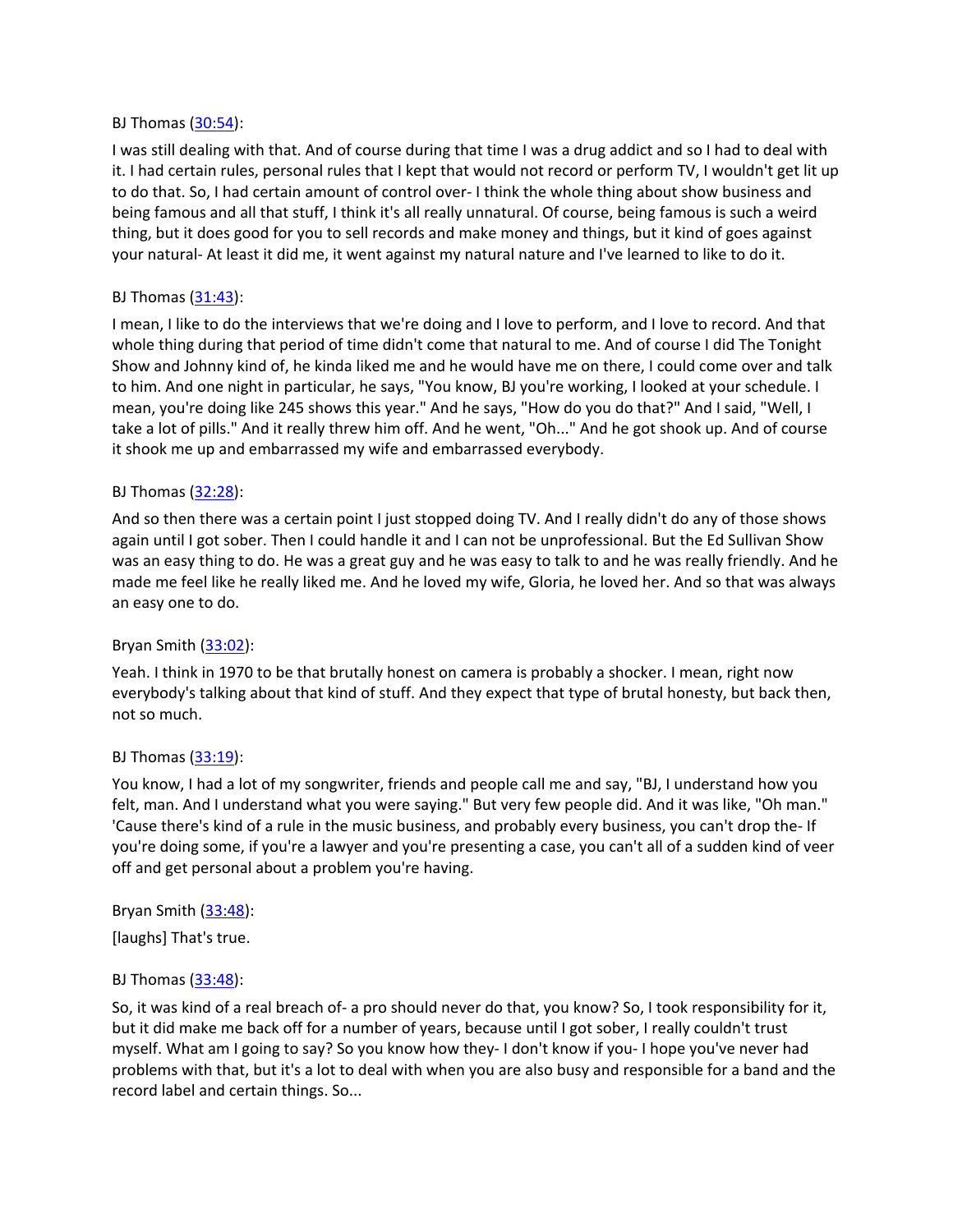Bryan Smith ([34:24](https://www.temi.com/editor/t/I6YgQ0diGy-RIPgai3bCgxPXOVrKo26uwwSGrP00bcLAFZ979o9iI5FJIP_dGEfrOYiufuCuqDnVcpM2pq3yz1HWuf8?loadFrom=DocumentDeeplink&ts=2064.55)):

It's definitely something I have experience with in my family. My dad was addicted to pain medication and was an alcoholic and he was, he was a tour pilot though for a lot of bands throughout the seventies and eighties. He flew Bob Hope and Neil Young and Heart and Joni Mitchell. But I think that that lifestyle- In fact, you probably crossed paths with him. I would imagine in the seventies and eighties, but-

### BJ Thomas [\(34:52](https://www.temi.com/editor/t/I6YgQ0diGy-RIPgai3bCgxPXOVrKo26uwwSGrP00bcLAFZ979o9iI5FJIP_dGEfrOYiufuCuqDnVcpM2pq3yz1HWuf8?loadFrom=DocumentDeeplink&ts=2092.63)):

Well, I had the same experience. My dad was my biggest hero, but he was an alcoholic and he could be abusive and it was hard to get next to him. And so, when you grow up with that, you are going to have certain things connected to that, then you're going to have to deal with and get through. And, it looks like we both made it, so...

### Bryan Smith ([35:17](https://www.temi.com/editor/t/I6YgQ0diGy-RIPgai3bCgxPXOVrKo26uwwSGrP00bcLAFZ979o9iI5FJIP_dGEfrOYiufuCuqDnVcpM2pq3yz1HWuf8?loadFrom=DocumentDeeplink&ts=2117.23)):

Well, it's definitely- I mean, having family members struggle with addiction is a formative experience for everyone around them, and it can create our own problems and challenges with substance abuse. But yeah, I think that lifestyle though, being on the road, my dad was on the road probably more than 300 days a year.

BJ Thomas [\(35:36](https://www.temi.com/editor/t/I6YgQ0diGy-RIPgai3bCgxPXOVrKo26uwwSGrP00bcLAFZ979o9iI5FJIP_dGEfrOYiufuCuqDnVcpM2pq3yz1HWuf8?loadFrom=DocumentDeeplink&ts=2136.93)):

Yeah.

#### Bryan Smith ([35:37](https://www.temi.com/editor/t/I6YgQ0diGy-RIPgai3bCgxPXOVrKo26uwwSGrP00bcLAFZ979o9iI5FJIP_dGEfrOYiufuCuqDnVcpM2pq3yz1HWuf8?loadFrom=DocumentDeeplink&ts=2137.41)):

You know, living out of hotels and hotel bars and all of that stuff. But yeah, I'm glad you came through it in the, in the seventies as early as you did. Do you have time? Do you have time for a few more questions? I didn't want to...

### BJ Thomas [\(35:49](https://www.temi.com/editor/t/I6YgQ0diGy-RIPgai3bCgxPXOVrKo26uwwSGrP00bcLAFZ979o9iI5FJIP_dGEfrOYiufuCuqDnVcpM2pq3yz1HWuf8?loadFrom=DocumentDeeplink&ts=2149.01)):

Yeah. We've got plenty of time. Plenty of time. I always was in -as we talked about The Trumphs- I was always in The Triumphs, there was eight of us and it was always great. And then all of a sudden I was on the road by myself. I mean, I had another band that I didn't really know them that well. And so all of a sudden you're by yourself, and then you've got to have a certain amount of character to deal with these things. And I was still finding my character. It was a tough experience, but I think it's counted for the good in the long run. Of course, my kids are grown now and all that, but the best thing about it is that I survived it. I came close to a number of times of not making it. But my wife, Gloria, and we got 52 years now, so having her... And she could always kind of see me for who I was and not who I thought I was. And so it all worked out really well.

### Bryan Smith ([36:52](https://www.temi.com/editor/t/I6YgQ0diGy-RIPgai3bCgxPXOVrKo26uwwSGrP00bcLAFZ979o9iI5FJIP_dGEfrOYiufuCuqDnVcpM2pq3yz1HWuf8?loadFrom=DocumentDeeplink&ts=2212.28)):

You know, I've noticed, I've watched you in a lot of different performances over the last 10/20 years, and I've heard you talk about people like Tony Bennett, who are examples of how to live a life that, basically a life of longevity, and how do you do it? What are your secrets or what are the things that you do to make sure that you give your body and your mind and your spirit an opportunity to be in this as long as possible?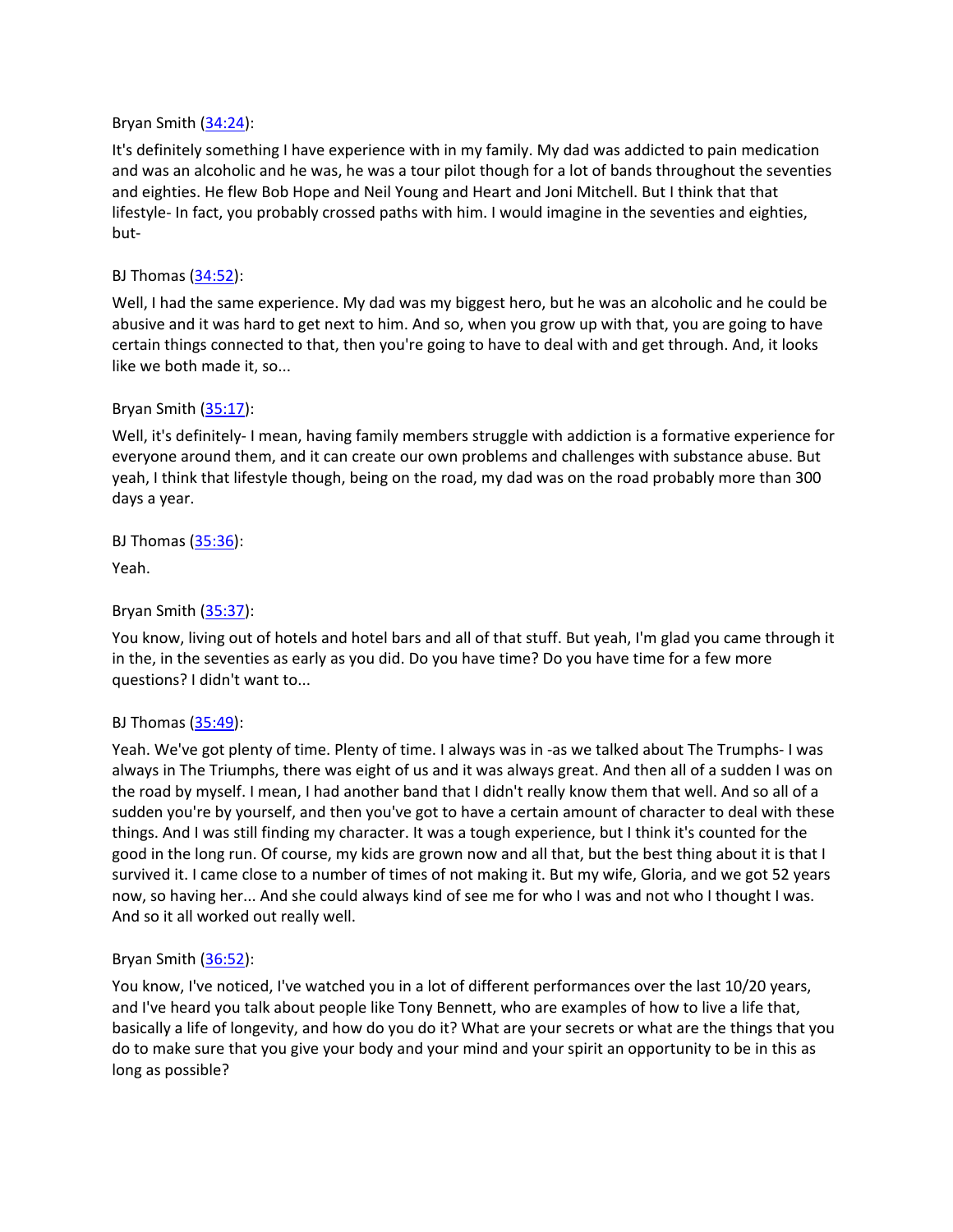#### BJ Thomas [\(37:22](https://www.temi.com/editor/t/I6YgQ0diGy-RIPgai3bCgxPXOVrKo26uwwSGrP00bcLAFZ979o9iI5FJIP_dGEfrOYiufuCuqDnVcpM2pq3yz1HWuf8?loadFrom=DocumentDeeplink&ts=2242.16)):

Yeah, well, that's a... You have to figure out your own routine, but that's probably the greatest thing now is the, is the longevity of the thing and the being one of the 50 top airplay guys for the last 50 years. And so there are certain things you can only accomplish over a period of time. And then that's the thing that really is very valuable to me now, but I've got to- I don't, I quit drinkin'. And sobered up because I basically had to, if I was going to continue singing, and because I was one of those guys from my generation, we all smoked. And you know, I had to quit smoking because if I smoked a cigarette, it would blow my throat out.

# BJ Thomas [\(38:12](https://www.temi.com/editor/t/I6YgQ0diGy-RIPgai3bCgxPXOVrKo26uwwSGrP00bcLAFZ979o9iI5FJIP_dGEfrOYiufuCuqDnVcpM2pq3yz1HWuf8?loadFrom=DocumentDeeplink&ts=2292.59)):

And then I smoked other things too. And that eventually got to me where if I smoke some herb or whatever, it messed up my breathing in my- So all, most of the good things that I've done over a period of time has been to, so I can continue to sing. I have to have a routine. Most of the time I will go in the night before a performance. The first day I go in the night before I get a good night's sleep, I try to eat well. And I can't run around all the time and be partying and everything I have to stick. It's almost like I'm in training. I kind of go into a training thing. It's like, if I was a ballplayer, I would have to stick with the program til July hit the off season or something. And so I always kind of look at it like that. I get to eat healthy and try to get enough rest. And then, thank goodness, I've always had a pretty good, strong constitution, and I always could count on my throat being there when I needed it.

### Bryan Smith ([39:10](https://www.temi.com/editor/t/I6YgQ0diGy-RIPgai3bCgxPXOVrKo26uwwSGrP00bcLAFZ979o9iI5FJIP_dGEfrOYiufuCuqDnVcpM2pq3yz1HWuf8?loadFrom=DocumentDeeplink&ts=2350.47)):

So, all of these dates that you have booked through the end of 2021 and even pre-COVID when you were touring 70 dates a year over the last 10-20 years, how much of a hustle is it for you and your people to make that happen? Is it effortless because of your name and all of these hits, or is it still a hustle for you?

### BJ Thomas  $(39:34)$  $(39:34)$ :

It's a, yeah, it kinda is. I'm not involved in the hustle. That'd be the last thing I would want to have to be in. I have to- I want to do this kind of thing, 'cause okay, I saw BJ talking Bryan the other day and maybe he'd be good to have a [intelligable]. I kind of keep up my end and it still is a hustle now, because you want to keep your money up and the longer you go on, there are lots of people now who book for casinos and who are with agencies and everything, they've never heard of me. They're not always Googling these older entertainers, you get older and that's the one thing about music. Music is always about who the next guy is, who's the next young guy or whatever.

### BJ Thomas [\(40:22](https://www.temi.com/editor/t/I6YgQ0diGy-RIPgai3bCgxPXOVrKo26uwwSGrP00bcLAFZ979o9iI5FJIP_dGEfrOYiufuCuqDnVcpM2pq3yz1HWuf8?loadFrom=DocumentDeeplink&ts=2422.47)):

And so you have to recognize at some point that there's an evolution to this thing. I mean, even with Sinatra or whatever. We all have to face that time. There'll be a time when maybe I can't sing and maybe I'm not as popular and that kind of thing. So, I've had to deal with that over a period of years. And just to try to just keep your price up, I don't know if I'd do it for nothing or not. There was a time when I would, but now I'm not sure now. And then I'm kind of toward the end of what could possibly- How much longer can I go? I mean, I'm dedicated to get it to go until I'm 80, but- And Tony Bennett is the shining example of someone who aged so beautifully and still could do it at a certain level.

### BJ Thomas [\(41:15](https://www.temi.com/editor/t/I6YgQ0diGy-RIPgai3bCgxPXOVrKo26uwwSGrP00bcLAFZ979o9iI5FJIP_dGEfrOYiufuCuqDnVcpM2pq3yz1HWuf8?loadFrom=DocumentDeeplink&ts=2475.06)):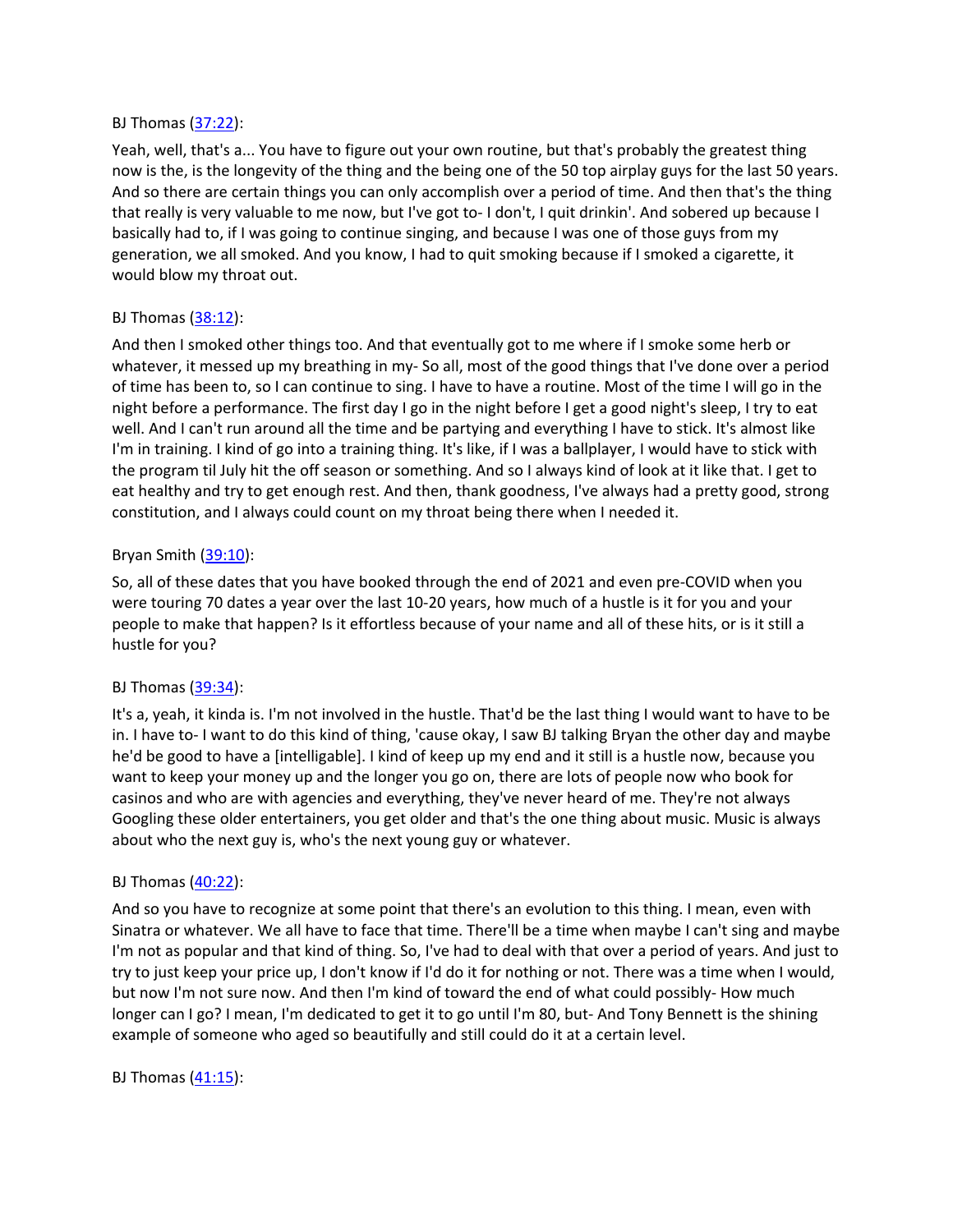So, if I can still do it at a certain quality that I can respect then I'll keep going. And I was wondering how would I retire, or what would the ending look like? And now it looks like that's going to be kind of dictated to me that I may not even get to work before I'm 80. We don't know exactly how this thing is going to go. So, I'm very dedicated to not getting ill. I don't want to get sick, because I think that would spell the end of it. And I've always had a burning desire to do it. I'm sure you have a burning desire to do what you do. And so I'm really the most peaceful when I get to do what I want to do. So, I'm having to deal with that now. Not really having a, it's not even an opportunity. It's just, you couldn't do it if you didn't have an opportunity. So it's a difficult time that I don't think any of us ever thought about going through.

# Bryan Smith  $(42:09)$  $(42:09)$  $(42:09)$ :

It's interesting this concept of staying relevant as an entertainer and a star. And I know that some people struggle more than others just to stay relevant, but one sign I think of your staying power over the years are the stars and singers and performers that still want to collaborate with you, that want to do benefits with you. And I noticed that Kevmo video where I mean, that was an incredible video. Because it shows that you are having fun with someone who is younger than you and a completely different generation and a different genre of music, Kemo, singing this classic of yours most of all. And you're having so much fun together. It's a great video, but then you have this benefit concert that you did for COVID relief with Lisa Loeb and George Thoroughgood and Don Felder. And I think that's just a testament to what you have created, kind of the legacy that you've created in music.

# BJ Thomas  $(43:16)$  $(43:16)$ :

I was very pleased that they included me in that music for the COVID relief, for people who are struggling to feed their families and stuff. So, I was really proud to be a part of that. Yeah, I kinda- Our generation, or my generation, was a generation that wasn't competitive. We were all buddies. And so, I don't know, is it more competitive now? I'm not sure, but it was kinda natural for us to want the sing together and do that. And I didn't, I had 10 times more opportunity to sing with someone that I took advantage of. I tried to make sure I kinda did something that was gonna work for me. But, gosh, I worked with Barbara Mandrell, Ray Charles, and it was so much fun.

# BJ Thomas [\(44:06](https://www.temi.com/editor/t/I6YgQ0diGy-RIPgai3bCgxPXOVrKo26uwwSGrP00bcLAFZ979o9iI5FJIP_dGEfrOYiufuCuqDnVcpM2pq3yz1HWuf8?loadFrom=DocumentDeeplink&ts=2646.37)):

And I think, especially back from that top 40 period people love to work together. And it was a great way to get together. 'Cause we used to all go out and tour together, it'd be 10 or 12 acts on the road together. And then that kind of, people got much more concerned with their own sound and they didn't want to use the sound you use. They wanted to bring their own sound in. So after one act got through, they'd break down your stuff, then come and set their stuff up. And that's how they kind of turned into an all day festival kind of thing instead of 15 acts and one night, one performance. So it's kind of- Of course music is always always changing. And so it got to where we don't get together as much. So, it was really great to get with Keb' who has this world of respect out there and who worked closely with President Obama and Richard Marks. And then my friend that I've known since she was four years old, Sarah Nimitz, who sang Hooked on a Feeling with me. Then of course Vince. Vince came in and sang and Lyle Lovett and all those. So, that was really a fun thing to do.

# Bryan Smith ([45:17](https://www.temi.com/editor/t/I6YgQ0diGy-RIPgai3bCgxPXOVrKo26uwwSGrP00bcLAFZ979o9iI5FJIP_dGEfrOYiufuCuqDnVcpM2pq3yz1HWuf8?loadFrom=DocumentDeeplink&ts=2717)):

What mistakes do you, when you look back on your career, what mistakes did you make in business in terms of contracts and royalties and things like that?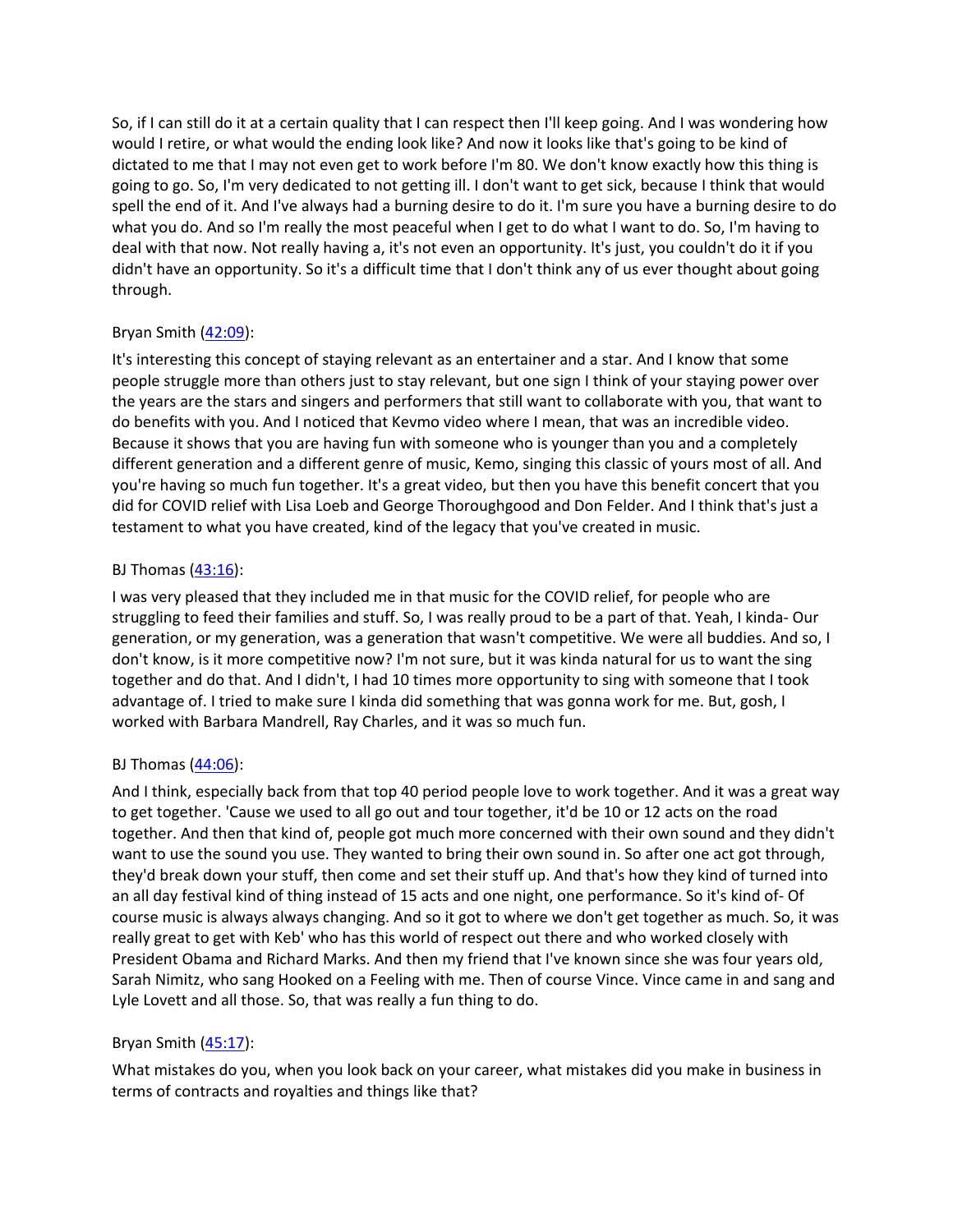#### BJ Thomas [\(45:30](https://www.temi.com/editor/t/I6YgQ0diGy-RIPgai3bCgxPXOVrKo26uwwSGrP00bcLAFZ979o9iI5FJIP_dGEfrOYiufuCuqDnVcpM2pq3yz1HWuf8?loadFrom=DocumentDeeplink&ts=2730.42)):

Man, all of them. I made all the mistakes. I didn't care anything about doing business. I look at Mick Jagger. I mean, he does all his business, total respect for a guy that can do that. And Kenny Rogers, extremely intelligent. And he was involved in his business, but that was the last thing you're gonna do. And when you were going through some of the things I was going through. So, we made all the mistakes and we were kind of from a generation and a music when it was industry practice not to pay somebody. Maybe guys like Little Richard who never got one penny in royalties.

### Bryan Smith ([46:05](https://www.temi.com/editor/t/I6YgQ0diGy-RIPgai3bCgxPXOVrKo26uwwSGrP00bcLAFZ979o9iI5FJIP_dGEfrOYiufuCuqDnVcpM2pq3yz1HWuf8?loadFrom=DocumentDeeplink&ts=2765.21)):

Oh, that's crazy.

### BJ Thomas [\(46:07](https://www.temi.com/editor/t/I6YgQ0diGy-RIPgai3bCgxPXOVrKo26uwwSGrP00bcLAFZ979o9iI5FJIP_dGEfrOYiufuCuqDnVcpM2pq3yz1HWuf8?loadFrom=DocumentDeeplink&ts=2767.52)):

So, it was kind of during a time when boy, you needed to take care of business. And we had some good periods where we did get the money we had coming, and we did make the right decisions, thank goodness. So it wasn't... I'm not saying it was a total disaster, but many, many business mistakes. That'd be, if I ever had the desire or the possibility of going back and redoing it, that would be the one thing I would pay attention to, because now at my age it's really become important. Just taking care of a little business then it might be a little better right now.

#### Bryan Smith ([46:47](https://www.temi.com/editor/t/I6YgQ0diGy-RIPgai3bCgxPXOVrKo26uwwSGrP00bcLAFZ979o9iI5FJIP_dGEfrOYiufuCuqDnVcpM2pq3yz1HWuf8?loadFrom=DocumentDeeplink&ts=2807.21)):

Yeah. For instance, Raindrops. The raindrops song, is that a song that continues to pay royalties to you?

#### BJ Thomas [\(46:55](https://www.temi.com/editor/t/I6YgQ0diGy-RIPgai3bCgxPXOVrKo26uwwSGrP00bcLAFZ979o9iI5FJIP_dGEfrOYiufuCuqDnVcpM2pq3yz1HWuf8?loadFrom=DocumentDeeplink&ts=2815.06)):

Yeah. Well, a number of years back, I don't know how many years, maybe it's been 8/10 years or so, they started paying on the vocal performances.

Bryan Smith  $(47:05)$  $(47:05)$  $(47:05)$ :

Nice.

### BJ Thomas [\(47:05](https://www.temi.com/editor/t/I6YgQ0diGy-RIPgai3bCgxPXOVrKo26uwwSGrP00bcLAFZ979o9iI5FJIP_dGEfrOYiufuCuqDnVcpM2pq3yz1HWuf8?loadFrom=DocumentDeeplink&ts=2825.75)):

And so that has been something we get paid on. Of course, thank God for our union and AFM, and the musicians union and all that. So you kind of... And there are people that dedicated themselves to making sure that we all get what's coming to us, so that's been good. But yeah, they started paying on vocals and that was great. I mean, I was with a great label, Scepter records.

Bryan Smith ([47:33](https://www.temi.com/editor/t/I6YgQ0diGy-RIPgai3bCgxPXOVrKo26uwwSGrP00bcLAFZ979o9iI5FJIP_dGEfrOYiufuCuqDnVcpM2pq3yz1HWuf8?loadFrom=DocumentDeeplink&ts=2853.4)):

Oh yeah. Legendary.

#### BJ Thomas [\(47:34](https://www.temi.com/editor/t/I6YgQ0diGy-RIPgai3bCgxPXOVrKo26uwwSGrP00bcLAFZ979o9iI5FJIP_dGEfrOYiufuCuqDnVcpM2pq3yz1HWuf8?loadFrom=DocumentDeeplink&ts=2854.66)):

They were really not good with money. The best album I made with them was an album called Billy Joe Thomas, had Rock and Roll Lulluby on it. And it had a song called Happier Than the Morning Sun, which was the first song that Stevie Wonder had written that another guy myself did before he did it. So, I had that one coming out. And I had it up song by Paul Williams and it was going to be my.... Of course, most plans in the music business don't go like you think. But then they had Dionne Warwick and they had me. I was selling records and then next thing you knew they couldn't even press records because they had,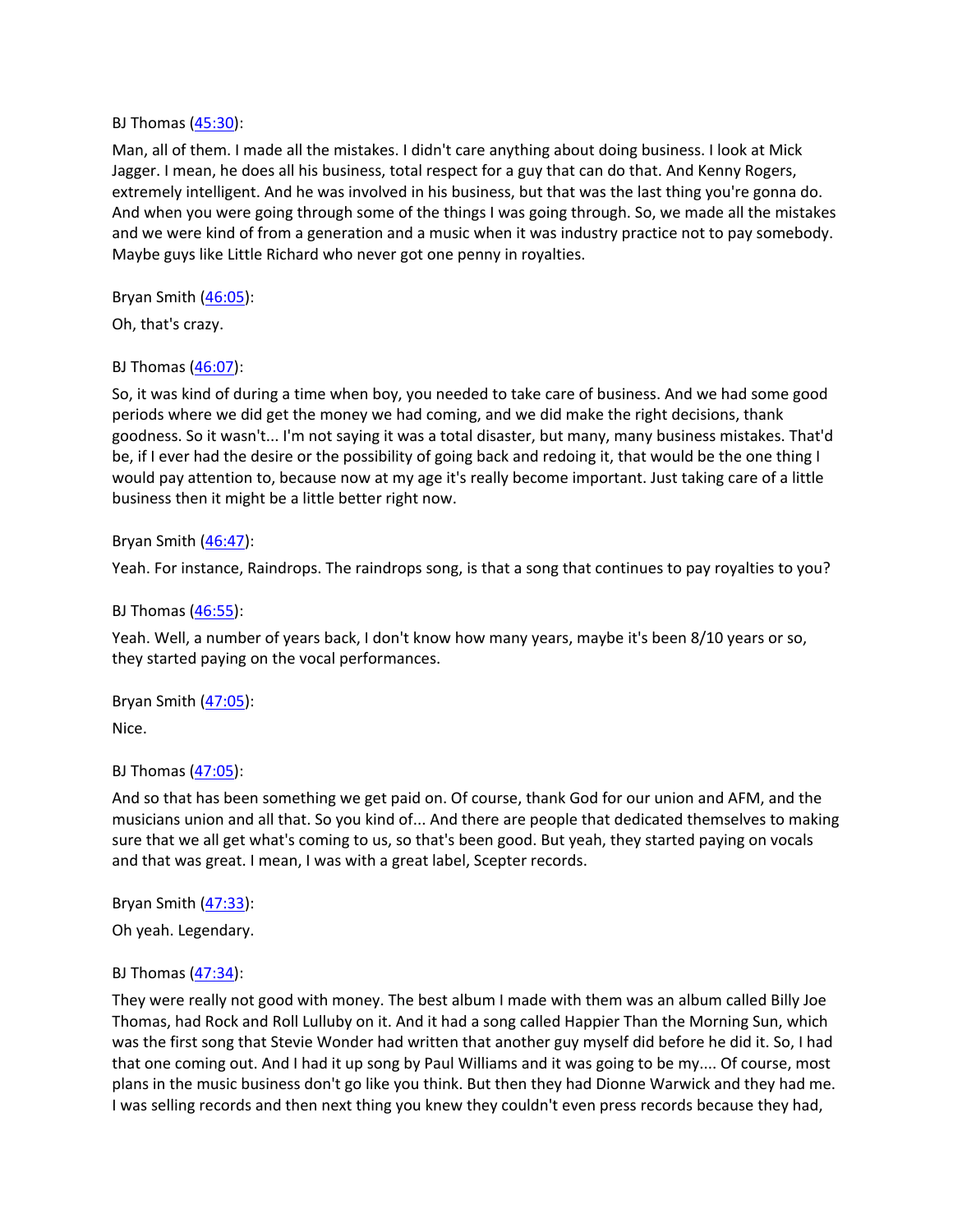they just weren't good at business. And they made some loans from people that you can't pay back and certain business mistakes. So, you just, you never know. I'm not the kind of guy that ever needed a bunch of money, I've always been fine. I've always had all I needed and it's all worked out okay.

# Bryan Smith ([48:38](https://www.temi.com/editor/t/I6YgQ0diGy-RIPgai3bCgxPXOVrKo26uwwSGrP00bcLAFZ979o9iI5FJIP_dGEfrOYiufuCuqDnVcpM2pq3yz1HWuf8?loadFrom=DocumentDeeplink&ts=2918.22)):

What do you think are the pros and the cons of the way the music business has changed in terms of veering away from hard copy albums and CDs towards streaming?

# BJ Thomas [\(48:48](https://www.temi.com/editor/t/I6YgQ0diGy-RIPgai3bCgxPXOVrKo26uwwSGrP00bcLAFZ979o9iI5FJIP_dGEfrOYiufuCuqDnVcpM2pq3yz1HWuf8?loadFrom=DocumentDeeplink&ts=2928.99)):

Well, I think that's all good. I think they've worked it out now where they do get paid. I mean, I think there was a period of time when that first started, when people were downloading and not paying their-Musicians only make money by the pennies and those pennies add up very slowly. And when you have people who stop paying the pennies, then it really hurts over the long run. But I think that's all good. A guy can like Bieber can go in his bedroom or living room and make a worldwide smash. I mean, I think that technology has really changed where, and enabled people to do more than they could ever dream of. They don't have to have a contract. They don't have to be in a big studio to do it right here in the living room. So, I think that that's changed. I think the exposure you can get- There always was a thing years back where a good song would find its way. Now, I'm not so sure about that, because there are different ways that they program radio that doesn't go like that anymore. So, I mean, I think there's some great changes to the business. And then there are some that aren't so great, but it's always been a good and bad kind of thing. So you've got to take it like it is.

# Bryan Smith ([50:06](https://www.temi.com/editor/t/I6YgQ0diGy-RIPgai3bCgxPXOVrKo26uwwSGrP00bcLAFZ979o9iI5FJIP_dGEfrOYiufuCuqDnVcpM2pq3yz1HWuf8?loadFrom=DocumentDeeplink&ts=3006.03)):

Yeah. I'm with you. I think that there are some, a lot of positives with the streaming situation, but I really miss the experience of buying an album and having this catalog of music all contained. And there's a theme to it. There's a visual aspect to it. There's a tactile experience where you're feeling the gloss of the albums.

### BJ Thomas [\(50:28](https://www.temi.com/editor/t/I6YgQ0diGy-RIPgai3bCgxPXOVrKo26uwwSGrP00bcLAFZ979o9iI5FJIP_dGEfrOYiufuCuqDnVcpM2pq3yz1HWuf8?loadFrom=DocumentDeeplink&ts=3028.19)):

Yeah, I kind of miss your- I kind of forgot your question or- Yeah, I think it's a huge world of difference between a CD and an album.

Bryan Smith ([50:37](https://www.temi.com/editor/t/I6YgQ0diGy-RIPgai3bCgxPXOVrKo26uwwSGrP00bcLAFZ979o9iI5FJIP_dGEfrOYiufuCuqDnVcpM2pq3yz1HWuf8?loadFrom=DocumentDeeplink&ts=3037.01)):

Right.

### BJ Thomas [\(50:37](https://www.temi.com/editor/t/I6YgQ0diGy-RIPgai3bCgxPXOVrKo26uwwSGrP00bcLAFZ979o9iI5FJIP_dGEfrOYiufuCuqDnVcpM2pq3yz1HWuf8?loadFrom=DocumentDeeplink&ts=3037.011)):

I mean, man, I used to love it when one of my albums would come out and I have this great picture, central park and shot the pictures or whatever. So then, yeah, I think there's a real change there. And you can go back and some of your favorites, I can go back- And I don't want to say you, 'cause you're a young guy, but I can go back. And all my favorite records, I can hear mistakes in them. They speed up, somebody bumps into a chair with his knee or something and they all have [intelligable]. Now there's really, people mostly strive for perfection. Perfection, with the meter, and the vocal. And then you go do a vocal, now you have a [intelligable].

BJ Thomas  $(51:18)$  $(51:18)$ :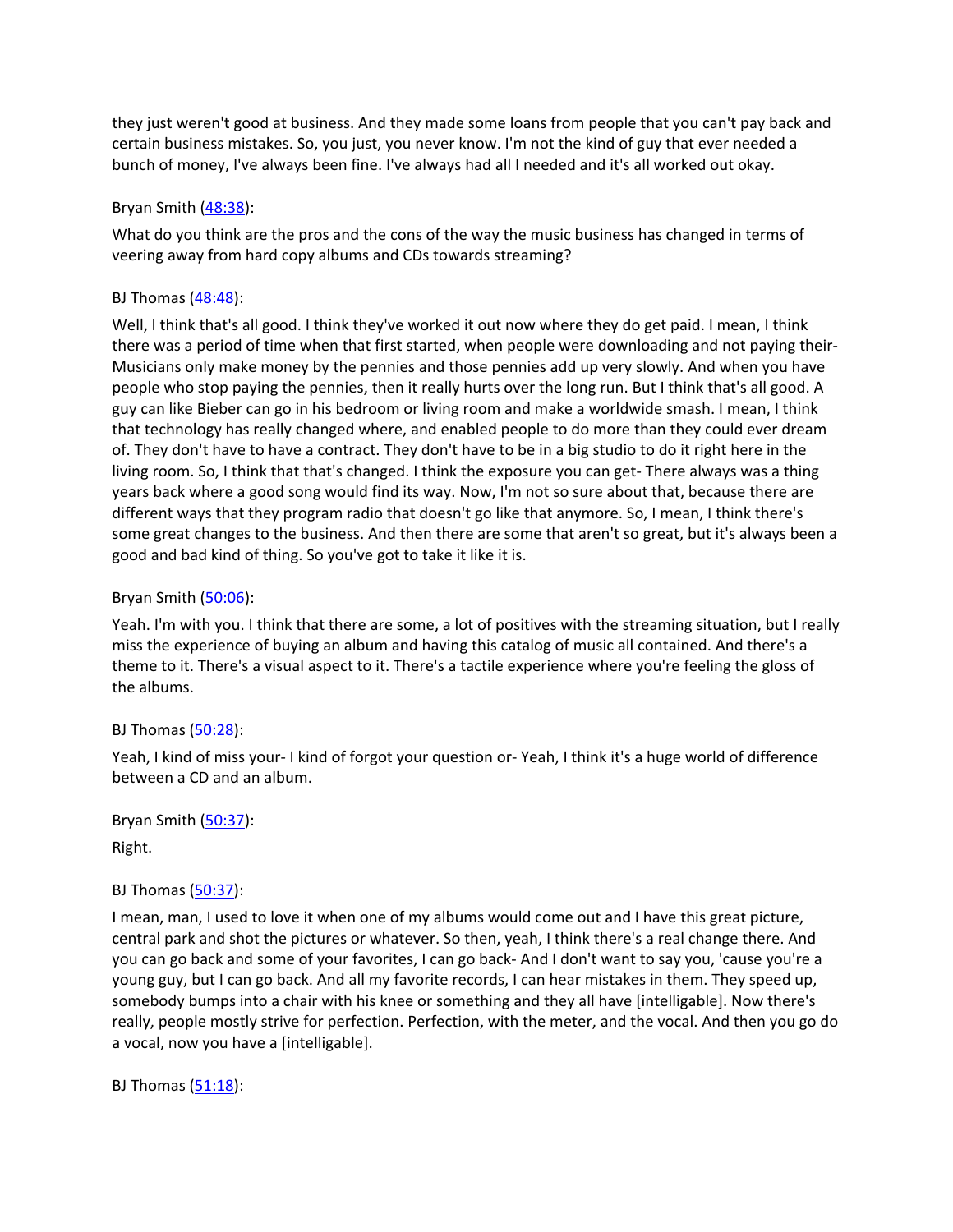Back when I cut in Memphis, when I did Hooked on a Feeling, we got the song. As soon as we got the tape, everything was good with the band. Then the band went, smoked a cigarette or whatever. And I sang the song and basically the performance was already done, but there was a spot or two. And anyway, I sang the song a couple of times and we moved on. We were done. Whereas now you kinda cut a track and they say, "Well, Thursday at two o'clock we're going to do vocals." Well, well, okay. And it's been so difficult for me to make that work, because vocally I'm always so much better when the band is, we're doing the song. And now a lot of times the song is done and it's huge, a huge success. I'm not knocking that or saying they won't be successful, but maybe the band never really even got together once. It was the drum track first and then they put the keyboard and it got built up. And then Thursday you're gonna do, at one o'clock, you're going to do your vocals. So, I used to- That was a part of the business that I always loved the most, was recording and doing a new song, getting in there with a band and making that thing work. And then that became, after a number of years, that became the most unpleasant part of the whole thing, because it just became so tedious. And where's the soul in singing the thing for the 10th time and punching in this note and that note? So it got, for a guy that came from where I came from, it got to where it wasn't as much fun. And then I had to have it on this little CD and I didn't get to have my picture on it.

#### Bryan Smith  $(53:04)$  $(53:04)$  $(53:04)$ :

Listening to your catalog of music over the last week or so, getting ready for this interview, I did notice that the studio recorded songs that you did were huge events. I mean, you're talking, I think on Raindrops, it was like a hundred musicians, wasn't it?

#### BJ Thomas  $(53:22)$  $(53:22)$ :

Yeah, yeah. Well for the bicycle scene it was only three guys, me and three guys, it was kind of a different thing in the movie. But yeah, when we re-cut it for the single version, it was a number one record. I mean, there was like 90 guys in there and Bacharach was- I'm singing here and Bacharach is standing on this riser and he's directing. And I mean, it was an awesome experience. And we only did it when we recorded Raindrops. And not to make it too big a deal, I mean, hey, it's just another song, but many years ago. But when we cut the song, we only did it three times. We did it three times and each take has some imperfections and they figured it out. They spliced this tape. Maybe they, I think they put all three of the tapes together, splicing wise, but it wasn't something that we were going to run through 15-20 times and then come back on another day and do the vocal we were doing it. And I think that's mostly the way Tony Bennett does it. He sings live with a huge orchestra and there is a difference that you feel.

Bryan Smith  $(54:31)$  $(54:31)$  $(54:31)$ : Right.

BJ Thomas [\(54:31](https://www.temi.com/editor/t/I6YgQ0diGy-RIPgai3bCgxPXOVrKo26uwwSGrP00bcLAFZ979o9iI5FJIP_dGEfrOYiufuCuqDnVcpM2pq3yz1HWuf8?loadFrom=DocumentDeeplink&ts=3271.71)):

You can feel it.

### Bryan Smith ([54:33](https://www.temi.com/editor/t/I6YgQ0diGy-RIPgai3bCgxPXOVrKo26uwwSGrP00bcLAFZ979o9iI5FJIP_dGEfrOYiufuCuqDnVcpM2pq3yz1HWuf8?loadFrom=DocumentDeeplink&ts=3273.47)):

Yeah. It's, I think there's a certain vulnerability to it. When you hear the little imperfections that maybe not consciously you're perceiving, but it gives it some authenticity that the newer music today, which is, as you say, they're striving for perfection and computers allow it to be perfect so easily just with an edit, but I think you lose something when you have that perfection.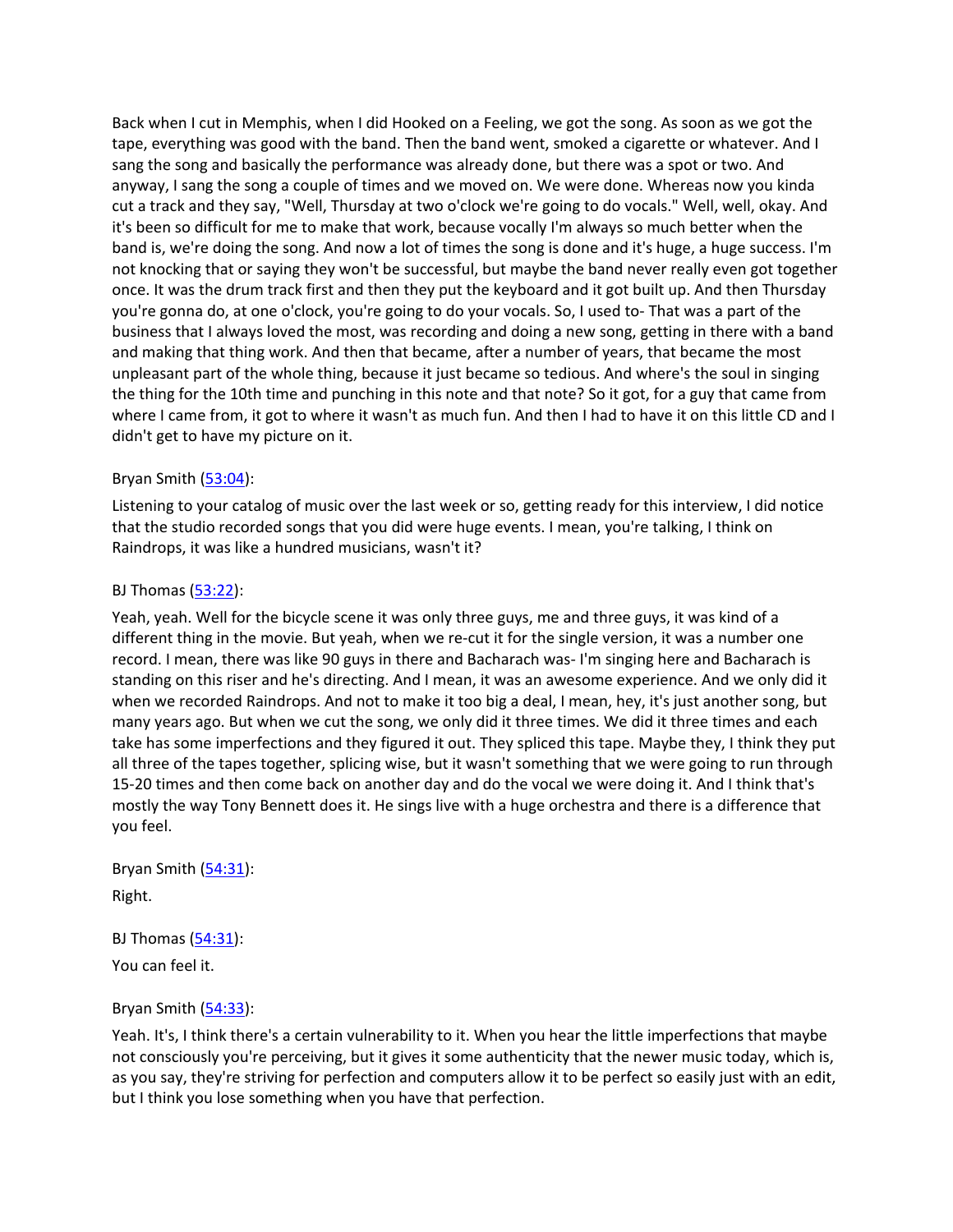#### BJ Thomas [\(54:57](https://www.temi.com/editor/t/I6YgQ0diGy-RIPgai3bCgxPXOVrKo26uwwSGrP00bcLAFZ979o9iI5FJIP_dGEfrOYiufuCuqDnVcpM2pq3yz1HWuf8?loadFrom=DocumentDeeplink&ts=3297.32)):

Yeah. And there was a guy, there was a guy in Memphis when I first started recording there who passed, a guy named Tommy Cogbill. And one night somebody mentioned, "Well, it's kinda speeded up in the last verse." And he said, "Well, if it's not faster in the last verse than it was in the first verse you're not doing it right." And Raindrops was the same way. You started out, [claps to the beat and sings:] "Raindrops..." And it kind of started out kind of like that, but then the last verse, it was, [claps to bthe beat and sings:] "Raindrops." It was up. And that just feels that- There's just a certain feeling to that kind of thing when it's not... Perfection works too. I'm not saying it doesn't, but the feeling was the thing we were looking for.

### Bryan Smith ([55:40](https://www.temi.com/editor/t/I6YgQ0diGy-RIPgai3bCgxPXOVrKo26uwwSGrP00bcLAFZ979o9iI5FJIP_dGEfrOYiufuCuqDnVcpM2pq3yz1HWuf8?loadFrom=DocumentDeeplink&ts=3340.64)):

Well, BJ, it's been a real pleasure talking to you and hearing about your career. I'm excited to see you start performing again, hopefully soon and those dates hold. I noticed on social media, you have you're quite active on social media. You have the BJ Thomas at Instagram and Twitter.

### BJ Thomas [\(55:58](https://www.temi.com/editor/t/I6YgQ0diGy-RIPgai3bCgxPXOVrKo26uwwSGrP00bcLAFZ979o9iI5FJIP_dGEfrOYiufuCuqDnVcpM2pq3yz1HWuf8?loadFrom=DocumentDeeplink&ts=3358.55)):

My Instagram is something I do personally, and then Twitter also. But we do a lot of PR now on the Twitter, which I think is the BJ Thomas also. And we've got a good Facebook thing and we're with a great company that does quite well.

Bryan Smith ([56:17](https://www.temi.com/editor/t/I6YgQ0diGy-RIPgai3bCgxPXOVrKo26uwwSGrP00bcLAFZ979o9iI5FJIP_dGEfrOYiufuCuqDnVcpM2pq3yz1HWuf8?loadFrom=DocumentDeeplink&ts=3377.78)): And your website is bjthomas.com, right?

BJ Thomas [\(56:21](https://www.temi.com/editor/t/I6YgQ0diGy-RIPgai3bCgxPXOVrKo26uwwSGrP00bcLAFZ979o9iI5FJIP_dGEfrOYiufuCuqDnVcpM2pq3yz1HWuf8?loadFrom=DocumentDeeplink&ts=3381.23)): Yeah. Yeah. Yeah.

Bryan Smith ([56:22](https://www.temi.com/editor/t/I6YgQ0diGy-RIPgai3bCgxPXOVrKo26uwwSGrP00bcLAFZ979o9iI5FJIP_dGEfrOYiufuCuqDnVcpM2pq3yz1HWuf8?loadFrom=DocumentDeeplink&ts=3382.82)): It's a website by the way. So if you're-

BJ Thomas [\(56:25](https://www.temi.com/editor/t/I6YgQ0diGy-RIPgai3bCgxPXOVrKo26uwwSGrP00bcLAFZ979o9iI5FJIP_dGEfrOYiufuCuqDnVcpM2pq3yz1HWuf8?loadFrom=DocumentDeeplink&ts=3385.33)):

Oh, thank you.

Bryan Smith ([56:25](https://www.temi.com/editor/t/I6YgQ0diGy-RIPgai3bCgxPXOVrKo26uwwSGrP00bcLAFZ979o9iI5FJIP_dGEfrOYiufuCuqDnVcpM2pq3yz1HWuf8?loadFrom=DocumentDeeplink&ts=3385.33)):

-If you're wanting to go check out BJ's career just covers a lot of the key points in his career and some nice video content in there. So, check BJ Thomas out on social media and when he's performing, check him out in your area. Mr. Thomas or BJ, thank you so much for your time today.

BJ Thomas [\(56:43](https://www.temi.com/editor/t/I6YgQ0diGy-RIPgai3bCgxPXOVrKo26uwwSGrP00bcLAFZ979o9iI5FJIP_dGEfrOYiufuCuqDnVcpM2pq3yz1HWuf8?loadFrom=DocumentDeeplink&ts=3403.87)):

Man, Bryan, I appreciate you supporting me, and this was a great- I enjoyed this conversation and thank you. Thank you very much. And hopefully I'll see you sometime down the road.

Bryan Smith ([56:54](https://www.temi.com/editor/t/I6YgQ0diGy-RIPgai3bCgxPXOVrKo26uwwSGrP00bcLAFZ979o9iI5FJIP_dGEfrOYiufuCuqDnVcpM2pq3yz1HWuf8?loadFrom=DocumentDeeplink&ts=3414.91)):

Yeah, that sounds good. I need to visit Texas. Where in Texas are you?